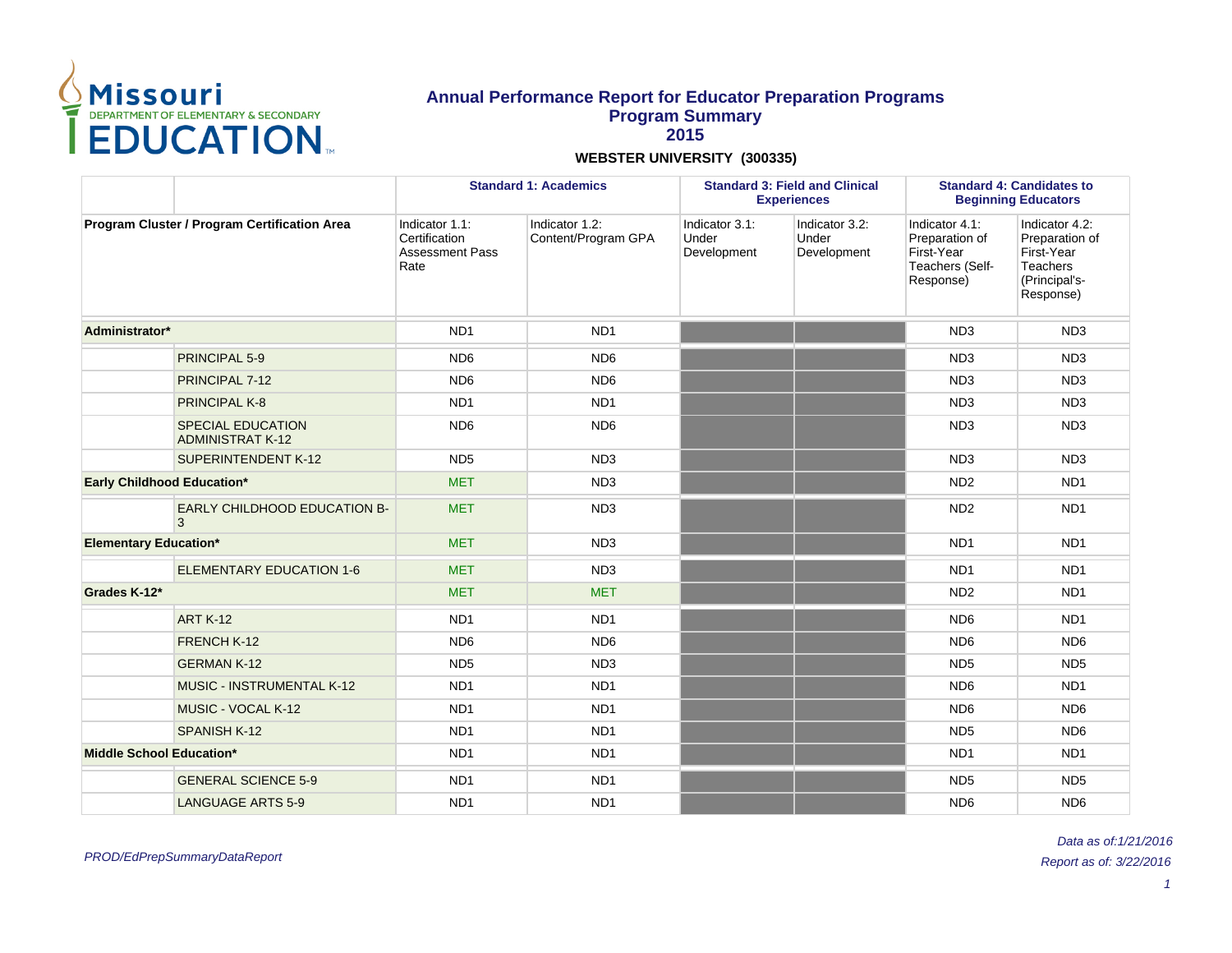

|                                              |                                              |                                                                   | <b>Standard 1: Academics</b>          | <b>Standard 3: Field and Clinical</b><br><b>Experiences</b> |                                        | <b>Standard 4: Candidates to</b><br><b>Beginning Educators</b>                 |                                                                                                 |
|----------------------------------------------|----------------------------------------------|-------------------------------------------------------------------|---------------------------------------|-------------------------------------------------------------|----------------------------------------|--------------------------------------------------------------------------------|-------------------------------------------------------------------------------------------------|
| Program Cluster / Program Certification Area |                                              | Indicator 1.1:<br>Certification<br><b>Assessment Pass</b><br>Rate | Indicator 1.2:<br>Content/Program GPA | Indicator 3.1:<br>Under<br>Development                      | Indicator 3.2:<br>Under<br>Development | Indicator 4.1:<br>Preparation of<br>First-Year<br>Teachers (Self-<br>Response) | Indicator 4.2:<br>Preparation of<br>First-Year<br><b>Teachers</b><br>(Principal's-<br>Response) |
|                                              | <b>MATHEMATICS 5-9</b>                       | ND <sub>6</sub>                                                   | ND <sub>6</sub>                       |                                                             |                                        | ND <sub>6</sub>                                                                | ND <sub>6</sub>                                                                                 |
|                                              | SOCIAL SCIENCE 5-9                           | ND <sub>6</sub>                                                   | ND <sub>6</sub>                       |                                                             |                                        | ND <sub>6</sub>                                                                | ND <sub>6</sub>                                                                                 |
| <b>Secondary Education*</b>                  |                                              | <b>MET</b>                                                        | <b>MET</b>                            |                                                             |                                        | ND <sub>1</sub>                                                                | ND <sub>1</sub>                                                                                 |
|                                              | <b>ENGLISH 9-12</b>                          | ND <sub>1</sub>                                                   | ND <sub>1</sub>                       |                                                             |                                        | ND <sub>1</sub>                                                                | ND <sub>1</sub>                                                                                 |
|                                              | <b>JOURNALISM 9-12</b>                       | ND <sub>5</sub>                                                   | ND <sub>3</sub>                       |                                                             |                                        | ND <sub>5</sub>                                                                | ND <sub>5</sub>                                                                                 |
|                                              | <b>MATHEMATICS 9-12</b>                      | ND <sub>1</sub>                                                   | ND <sub>1</sub>                       |                                                             |                                        | ND <sub>6</sub>                                                                | ND <sub>6</sub>                                                                                 |
|                                              | SOCIAL SCIENCE 9-12                          | ND <sub>1</sub>                                                   | ND <sub>1</sub>                       |                                                             |                                        | ND <sub>2</sub>                                                                | ND <sub>1</sub>                                                                                 |
|                                              | UNIFIED SCIENCE: BIOLOGY 9-12                | ND <sub>6</sub>                                                   | ND <sub>1</sub>                       |                                                             |                                        | ND <sub>6</sub>                                                                | ND <sub>6</sub>                                                                                 |
| <b>Special Education*</b>                    |                                              | <b>MET</b>                                                        | ND <sub>3</sub>                       |                                                             |                                        | ND <sub>1</sub>                                                                | ND <sub>1</sub>                                                                                 |
|                                              | MILD/MOD CROSS CATEGORICAL<br>$K-12$         | <b>MET</b>                                                        | ND <sub>3</sub>                       |                                                             |                                        | ND <sub>1</sub>                                                                | ND <sub>2</sub>                                                                                 |
|                                              | SEVERE DEVELOPMENT DISABLED<br>$B-12$        | ND <sub>5</sub>                                                   | ND <sub>3</sub>                       |                                                             |                                        | ND <sub>6</sub>                                                                | ND <sub>6</sub>                                                                                 |
| <b>Specialist Areas*</b>                     |                                              | ND <sub>5</sub>                                                   | ND <sub>3</sub>                       |                                                             |                                        | ND <sub>2</sub>                                                                | ND <sub>2</sub>                                                                                 |
|                                              | <b>ENG FOR SPEAK OTH LANGUAGES</b><br>$K-12$ | ND <sub>3</sub>                                                   | ND <sub>3</sub>                       |                                                             |                                        | ND <sub>6</sub>                                                                | ND <sub>6</sub>                                                                                 |
|                                              | <b>GIFTED EDUCATION K-12</b>                 | ND <sub>3</sub>                                                   | ND <sub>3</sub>                       |                                                             |                                        | ND <sub>5</sub>                                                                | ND <sub>6</sub>                                                                                 |
|                                              | <b>SPECIAL READING K-12</b>                  | ND <sub>3</sub>                                                   | ND <sub>3</sub>                       |                                                             |                                        | ND <sub>2</sub>                                                                | ND <sub>2</sub>                                                                                 |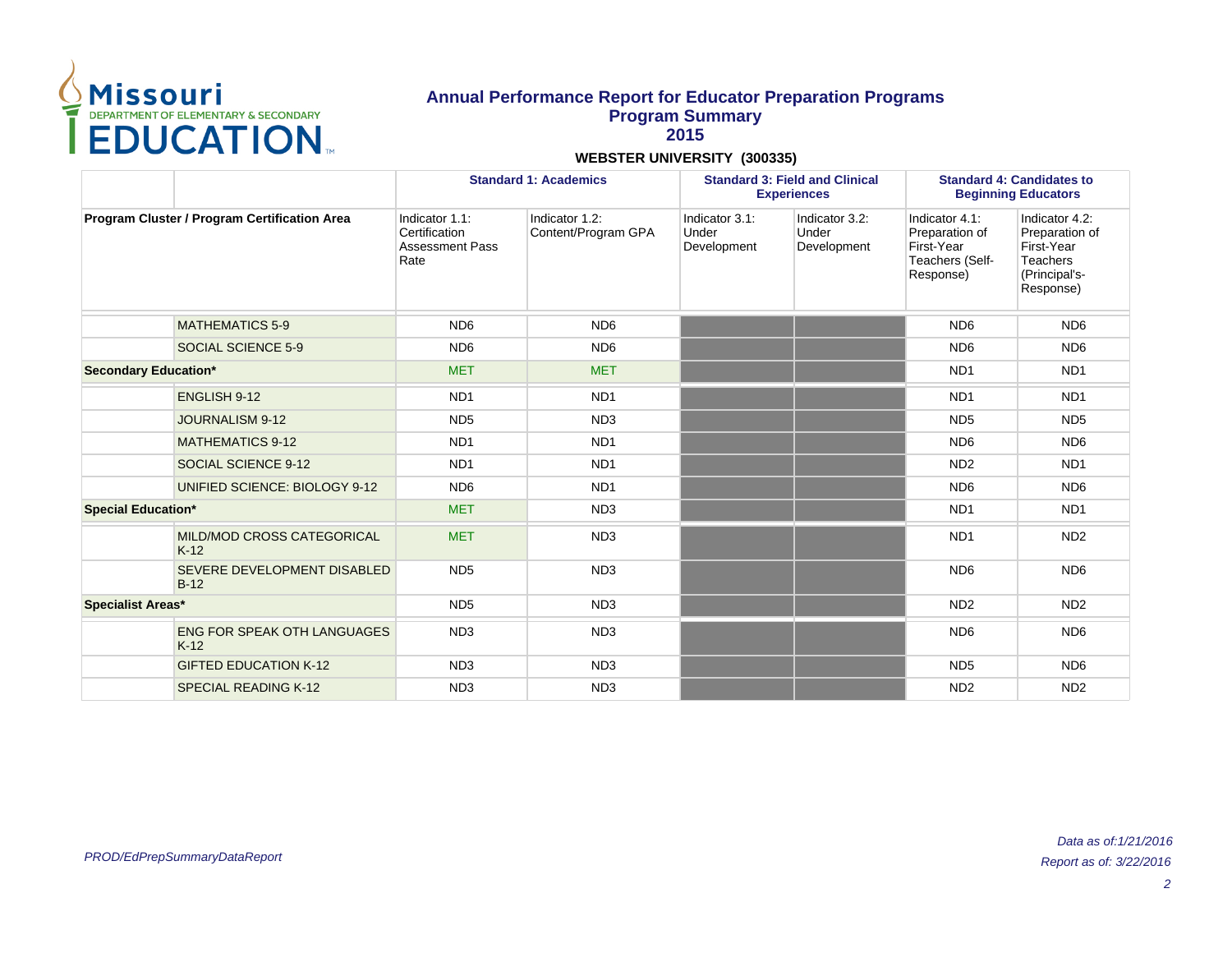

#### **WEBSTER UNIVERSITY (300335)**

|                                              |                          | <b>Standard 1: Academics</b>                               |                                       |                                        | <b>Standard 3: Field and Clinical</b><br><b>Experiences</b> | <b>Standard 4: Candidates to</b><br><b>Beginning Educators</b>                 |                                                                                                 |  |
|----------------------------------------------|--------------------------|------------------------------------------------------------|---------------------------------------|----------------------------------------|-------------------------------------------------------------|--------------------------------------------------------------------------------|-------------------------------------------------------------------------------------------------|--|
| Program Cluster / Program Certification Area |                          | Indicator 1.1:<br>Certification<br>Assessment Pass<br>Rate | Indicator 1.2:<br>Content/Program GPA | Indicator 3.1:<br>Under<br>Development | Indicator 3.2:<br>Under<br>Development                      | Indicator 4.1:<br>Preparation of<br>First-Year<br>Teachers (Self-<br>Response) | Indicator 4.2:<br>Preparation of<br>First-Year<br><b>Teachers</b><br>(Principal's-<br>Response) |  |
| <b>Student Services*</b>                     |                          | ND <sub>6</sub>                                            | ND <sub>3</sub>                       |                                        |                                                             | ND <sub>3</sub>                                                                | ND <sub>3</sub>                                                                                 |  |
|                                              | SCHOOL PSYCHOLOGIST K-12 | ND <sub>6</sub>                                            | ND <sub>3</sub>                       |                                        |                                                             | ND <sub>3</sub>                                                                | ND <sub>3</sub>                                                                                 |  |

ND1 = Insufficient Cell Size

ND2 = Insufficient Cell Size; Low Participation Rate

ND3 = Indicator Not Applicable

ND4 = Low Participation Rate

ND5 = No Data

 $NDS =$  Insufficient Cell Size (n < 5)

\* The Programs reflect data submitted and may not be

all-inclusive.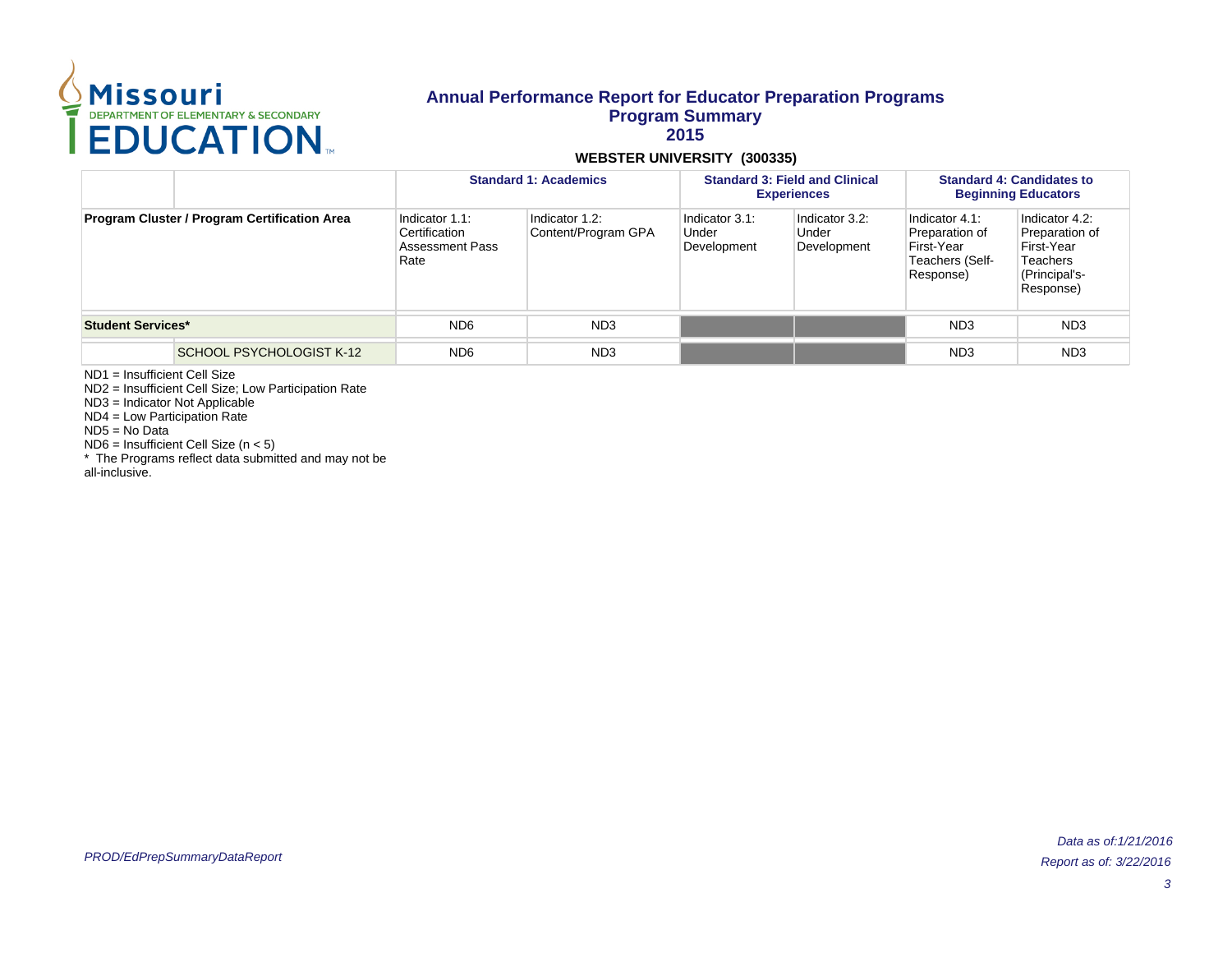

**2015**

|                                                        |                     |                                  | <b>Indicator 1.1: Certification</b><br><b>Assessment Pass Rate</b> |              |              |                | <b>Indicator 1.2: Content / Program</b><br><b>GPA</b> |             |             |                |
|--------------------------------------------------------|---------------------|----------------------------------|--------------------------------------------------------------------|--------------|--------------|----------------|-------------------------------------------------------|-------------|-------------|----------------|
| Program Cluster / Program<br><b>Certification Area</b> |                     |                                  | <b>Status</b>                                                      | 2013         | 2014         |                | 2015 Status                                           | 2013        | 2014        | 2015           |
| <b>Administrator</b>                                   |                     |                                  |                                                                    |              |              |                |                                                       |             |             |                |
|                                                        |                     | %                                | 100.0%                                                             | 0.0%         | 100.0%       |                | 100.0% 100.0%                                         | $0.0\%$     | 100.0%      | 100.0%         |
|                                                        |                     | Numerator                        | 13                                                                 | $\mathbf 0$  | 9            | 4              | 14                                                    | $\mathbf 0$ | 9           | 5              |
|                                                        |                     | Denominator                      | 13                                                                 | $\Omega$     | 9            | 4              | 14                                                    | $\Omega$    | 9           | 5              |
|                                                        | PRINCIPAL 5-9       |                                  |                                                                    |              |              |                |                                                       |             |             |                |
|                                                        |                     | $\%$                             | 100.0%                                                             | 0.0%         | 100.0%       |                | $0.0\%$ 100.0%                                        | 0.0%        | 100.0%      | 0.0%           |
|                                                        |                     | Numerator                        | 1                                                                  | $\mathbf 0$  | $\mathbf{1}$ | $\Omega$       | 1                                                     | $\Omega$    | 1           | 0              |
|                                                        |                     | Denominator                      | 1                                                                  | $\mathbf{0}$ | 1            | 0              | 1                                                     | $\Omega$    | 1           | $\mathbf 0$    |
|                                                        | PRINCIPAL 7-12      |                                  |                                                                    |              |              |                |                                                       |             |             |                |
|                                                        |                     | $\%$                             | 100.0%                                                             | 0.0%         | 100.0%       |                | $0.0\%$ 100.0%                                        | $0.0\%$     | 100.0%      | 0.0%           |
|                                                        |                     | Numerator                        | 3                                                                  | $\Omega$     | 3            | $\Omega$       | 3                                                     | $\Omega$    | 3           | 0              |
|                                                        |                     | Denominator                      | 3                                                                  | 0            | 3            | 0              | 3                                                     | $\Omega$    | 3           | $\mathbf 0$    |
|                                                        | PRINCIPAL K-8       |                                  |                                                                    |              |              |                |                                                       |             |             |                |
|                                                        |                     | $\frac{0}{0}$                    | 100.0%                                                             | 0.0%         | 100.0%       | 100.0%         | 100.0%                                                | 0.0%        | 100.0%      | 100.0%         |
|                                                        |                     | Numerator                        | 11                                                                 | $\mathbf 0$  | 8            | 3              | 12                                                    | $\mathbf 0$ | 8           | 4              |
|                                                        |                     | Denominator                      | 11                                                                 | $\Omega$     | 8            | 3              | 12                                                    | $\Omega$    | 8           | 4              |
|                                                        | 12                  | SPECIAL EDUCATION ADMINISTRAT K- |                                                                    |              |              |                |                                                       |             |             |                |
|                                                        |                     | $\frac{0}{0}$                    | 100.0%                                                             | 0.0%         | 100.0%       | 100.0%         | 100.0%                                                | 0.0%        | 100.0%      | 100.0%         |
|                                                        |                     | Numerator                        | 3                                                                  | $\mathbf 0$  | 1            | $\overline{2}$ | 3                                                     | $\mathbf 0$ | 1           | 2              |
|                                                        |                     | Denominator                      | 3                                                                  | $\mathbf{0}$ | 1            | $\overline{2}$ | 3                                                     | $\Omega$    | 1           | $\overline{2}$ |
|                                                        | SUPERINTENDENT K-12 |                                  |                                                                    |              |              |                |                                                       |             |             |                |
|                                                        |                     | $\%$                             | 0.0%                                                               | 0.0%         | 0.0%         | 0.0%           | n/a                                                   | 0.0%        | 0.0%        | 0.0%           |
|                                                        |                     | Numerator                        | 0                                                                  | $\mathbf 0$  | $\mathbf 0$  | 0              |                                                       | $\mathbf 0$ | $\mathbf 0$ | 0              |
|                                                        |                     | Denominator                      | 0                                                                  | $\mathbf{0}$ | $\Omega$     | 0              |                                                       | $\Omega$    | 0           | 0              |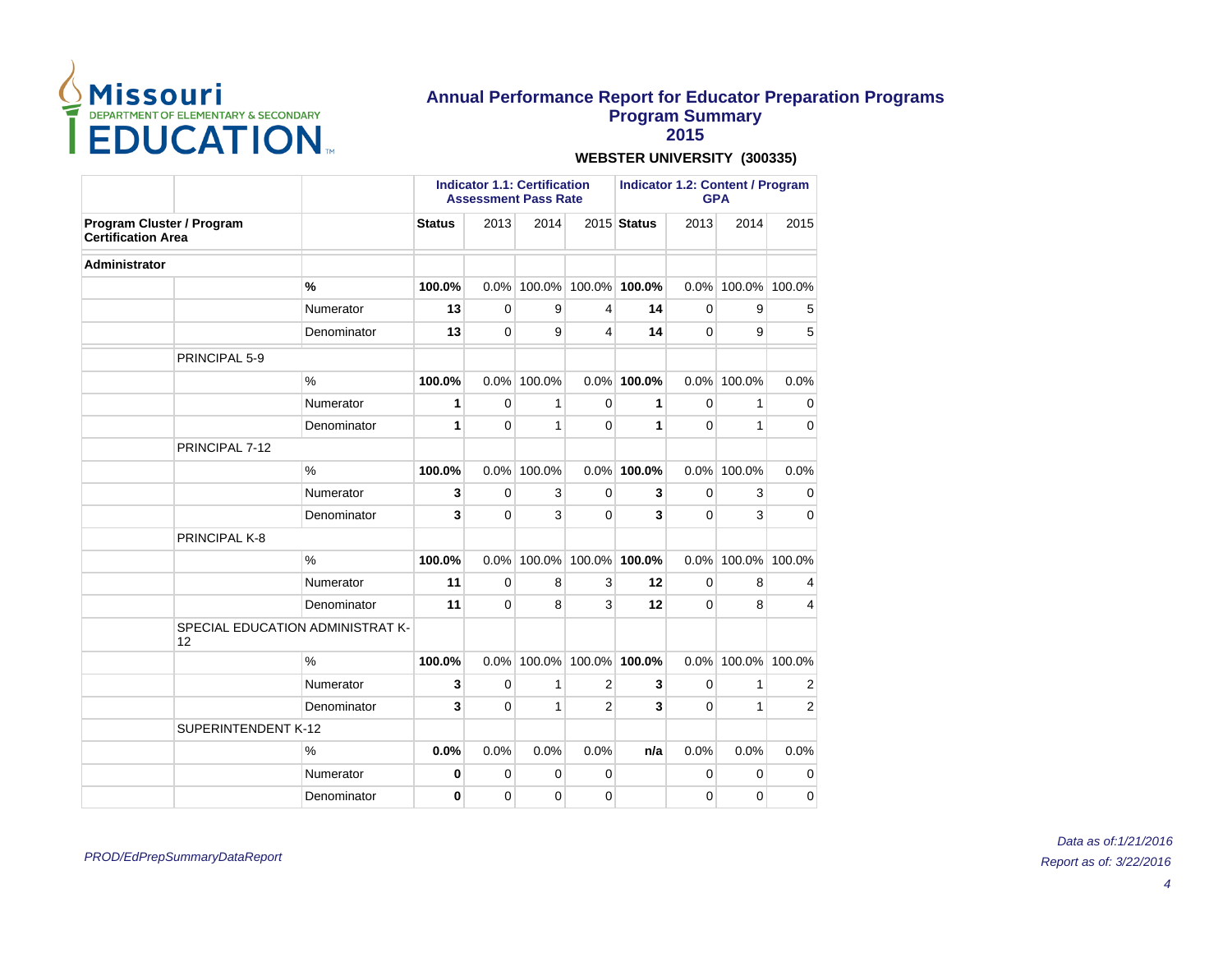

**2015**

|                                                        |                                 |                                      | <b>Indicator 1.1: Certification</b><br><b>Assessment Pass Rate</b> |                             |                      |              |             | <b>Indicator 1.2: Content / Program</b><br><b>GPA</b> |      |      |  |
|--------------------------------------------------------|---------------------------------|--------------------------------------|--------------------------------------------------------------------|-----------------------------|----------------------|--------------|-------------|-------------------------------------------------------|------|------|--|
| Program Cluster / Program<br><b>Certification Area</b> |                                 |                                      | <b>Status</b>                                                      | 2013                        | 2014                 |              | 2015 Status | 2013                                                  | 2014 | 2015 |  |
| <b>Early Childhood Education</b>                       |                                 |                                      |                                                                    |                             |                      |              |             |                                                       |      |      |  |
|                                                        |                                 | %                                    | 100.0%                                                             |                             | 100.0% 100.0% 100.0% |              | n/a         | n/a                                                   | n/a  | n/a  |  |
|                                                        |                                 | Numerator                            | 35                                                                 | 11                          | 14                   | 10           |             |                                                       |      |      |  |
|                                                        |                                 | Denominator                          | 35                                                                 | 11                          | 14                   | 10           |             |                                                       |      |      |  |
|                                                        |                                 | <b>EARLY CHILDHOOD EDUCATION B-3</b> |                                                                    |                             |                      |              |             |                                                       |      |      |  |
|                                                        |                                 | $\frac{0}{0}$                        |                                                                    | 100.0% 100.0% 100.0% 100.0% |                      |              | n/a         | n/a                                                   | n/a  | n/a  |  |
|                                                        |                                 | Numerator                            | 35                                                                 | 11                          | 14                   | 10           |             |                                                       |      |      |  |
|                                                        |                                 | Denominator                          | 35                                                                 | 11                          | 14                   | 10           |             |                                                       |      |      |  |
| <b>Elementary Education</b>                            |                                 |                                      |                                                                    |                             |                      |              |             |                                                       |      |      |  |
|                                                        |                                 | %                                    | 97.6%                                                              | 100.0%                      |                      | 94.7% 100.0% | n/a         | n/a                                                   | n/a  | n/a  |  |
|                                                        |                                 | Numerator                            | 41                                                                 | 12                          | 18                   | 11           |             |                                                       |      |      |  |
|                                                        |                                 | Denominator                          | 42                                                                 | 12                          | 19                   | 11           |             |                                                       |      |      |  |
|                                                        | <b>ELEMENTARY EDUCATION 1-6</b> |                                      |                                                                    |                             |                      |              |             |                                                       |      |      |  |
|                                                        |                                 | $\%$                                 |                                                                    | 97.6% 100.0%                |                      | 94.7% 100.0% | n/a         | n/a                                                   | n/a  | n/a  |  |
|                                                        |                                 | Numerator                            | 41                                                                 | 12                          | 18                   | 11           |             |                                                       |      |      |  |
|                                                        |                                 | Denominator                          | 42                                                                 | 12                          | 19                   | 11           |             |                                                       |      |      |  |
| Grades K-12                                            |                                 |                                      |                                                                    |                             |                      |              |             |                                                       |      |      |  |
|                                                        |                                 | $\frac{9}{6}$                        |                                                                    | 93.6% 100.0%                |                      |              |             | 85.7% 100.0% 100.0% 100.0% 100.0% 100.0%              |      |      |  |
|                                                        |                                 | Numerator                            | 29                                                                 | 11                          | 12                   | 6            | 34          | 12                                                    | 15   | 7    |  |
|                                                        |                                 | Denominator                          | 31                                                                 | 11                          | 14                   | 6            | 34          | 12                                                    | 15   | 7    |  |
|                                                        | <b>ART K-12</b>                 |                                      |                                                                    |                             |                      |              |             |                                                       |      |      |  |
|                                                        |                                 | $\%$                                 |                                                                    | 87.5% 100.0%                |                      |              |             | 66.7% 100.0% 100.0% 100.0% 100.0% 100.0%              |      |      |  |
|                                                        |                                 | Numerator                            | $\overline{7}$                                                     | $\overline{2}$              | $\overline{2}$       | 3            | 10          | 2                                                     | 4    | 4    |  |
|                                                        |                                 | Denominator                          | 8                                                                  | $\overline{2}$              | 3                    | 3            | 10          | $\overline{2}$                                        | 4    | 4    |  |
|                                                        | FRENCH K-12                     |                                      |                                                                    |                             |                      |              |             |                                                       |      |      |  |

#### **WEBSTER UNIVERSITY (300335)**

PROD/EdPrepSummaryDataReport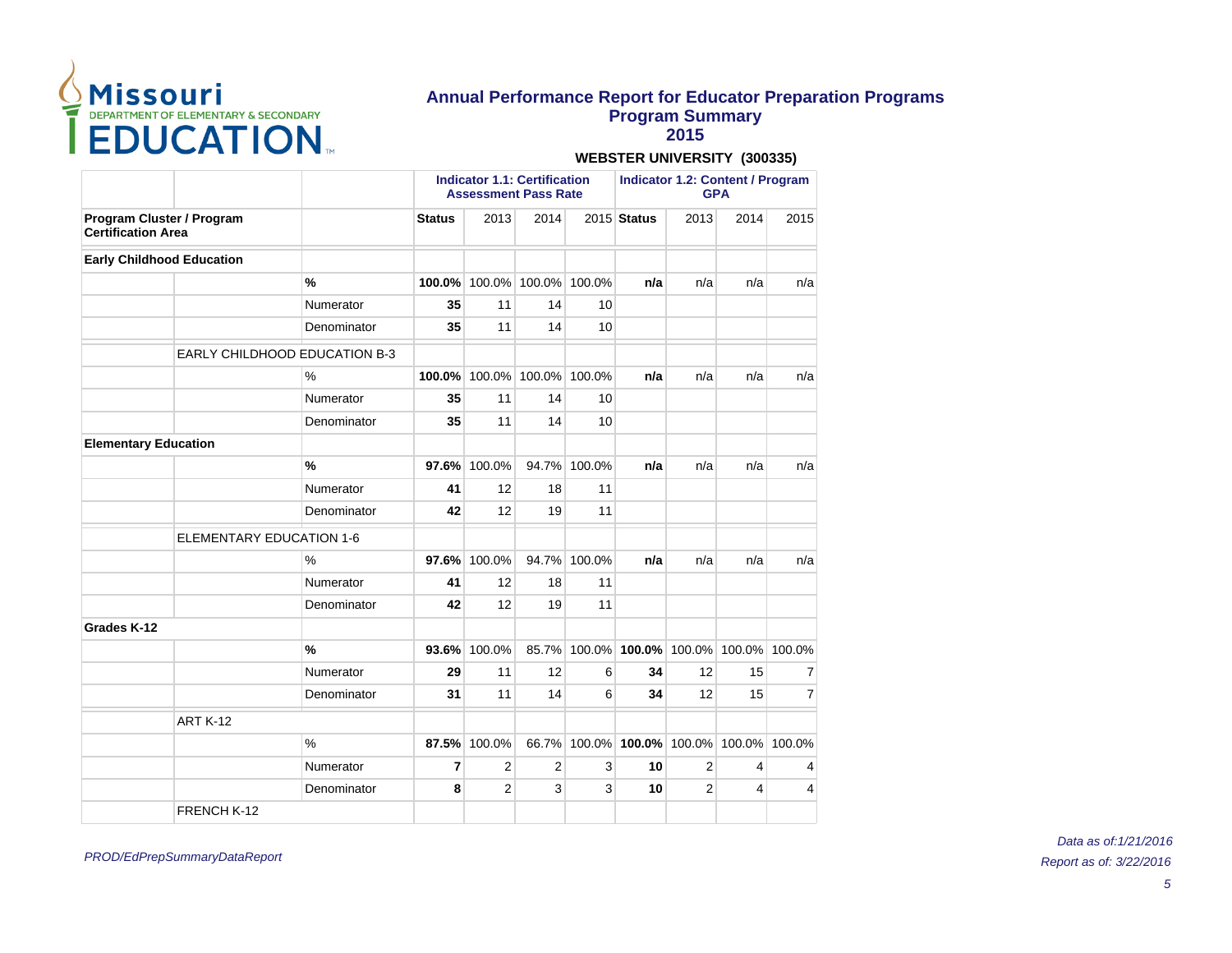

**2015**

# **WEBSTER UNIVERSITY (300335)**

|                                |                            |               | <b>Indicator 1.1: Certification</b><br><b>Assessment Pass Rate</b> |                                                         |                                           |          |                       |                             | <b>Indicator 1.2: Content / Program</b><br><b>GPA</b> |               |  |  |
|--------------------------------|----------------------------|---------------|--------------------------------------------------------------------|---------------------------------------------------------|-------------------------------------------|----------|-----------------------|-----------------------------|-------------------------------------------------------|---------------|--|--|
| <b>Certification Area</b>      | Program Cluster / Program  |               | <b>Status</b>                                                      | 2013                                                    | 2014                                      |          | 2015 Status           | 2013                        | 2014                                                  | 2015          |  |  |
|                                |                            | %             | 100.0%                                                             | 100.0%                                                  | 0.0%                                      |          | $0.0\%$ 100.0% 100.0% |                             | 0.0%                                                  | 0.0%          |  |  |
|                                |                            | Numerator     | $\overline{2}$                                                     | $\overline{2}$                                          | $\mathbf 0$                               | 0        | 3                     | 3                           | 0                                                     | 0             |  |  |
|                                |                            | Denominator   | $\mathbf{2}$                                                       | $\overline{2}$                                          | $\Omega$                                  | $\Omega$ | 3                     | 3                           | $\Omega$                                              | 0             |  |  |
|                                | <b>GERMAN K-12</b>         |               |                                                                    |                                                         |                                           |          |                       |                             |                                                       |               |  |  |
|                                |                            | $\frac{0}{0}$ | 0.0%                                                               | 0.0%                                                    | 0.0%                                      | 0.0%     | n/a                   | 0.0%                        | 0.0%                                                  | 0.0%          |  |  |
|                                |                            | Numerator     | 0                                                                  | $\Omega$                                                | $\Omega$                                  | $\Omega$ |                       | $\Omega$                    | $\Omega$                                              | $\Omega$      |  |  |
|                                |                            | Denominator   | 0                                                                  | 0                                                       | $\mathbf 0$                               | 0        |                       | $\Omega$                    | 0                                                     | $\mathbf 0$   |  |  |
|                                | MUSIC - INSTRUMENTAL K-12  |               |                                                                    |                                                         |                                           |          |                       |                             |                                                       |               |  |  |
|                                |                            | $\%$          | 100.0%                                                             | 100.0%                                                  |                                           |          |                       | 100.0% 100.0% 100.0% 100.0% |                                                       | 100.0% 100.0% |  |  |
|                                |                            | Numerator     | 8                                                                  | 4                                                       | 3                                         | 1        | 8                     | 4                           | 3                                                     | 1             |  |  |
|                                |                            | Denominator   | 8                                                                  | 4                                                       | 3                                         | 1        | 8                     | 4                           | 3                                                     | 1             |  |  |
|                                | MUSIC - VOCAL K-12         |               |                                                                    |                                                         |                                           |          |                       |                             |                                                       |               |  |  |
|                                |                            | $\%$          | 83.3%                                                              | 100.0%                                                  | 66.7%                                     |          | 100.0% 100.0%         | 100.0%                      |                                                       | 100.0% 100.0% |  |  |
|                                |                            | Numerator     | 5                                                                  | 2                                                       | 2                                         | 1        | 6                     | $\overline{2}$              | 3                                                     | 1             |  |  |
|                                |                            | Denominator   | 6                                                                  | $\overline{2}$                                          | 3                                         | 1        | 6                     | $\overline{2}$              | 3                                                     | 1             |  |  |
|                                | SPANISH K-12               |               |                                                                    |                                                         |                                           |          |                       |                             |                                                       |               |  |  |
|                                |                            | $\frac{0}{0}$ | 100.0%                                                             |                                                         | 100.0% 100.0% 100.0% 100.0% 100.0% 100.0% |          |                       |                             |                                                       | 100.0%        |  |  |
|                                |                            | Numerator     | $\overline{7}$                                                     | 1                                                       | 5                                         | 1        | 7                     | 1                           | 5                                                     | 1             |  |  |
|                                |                            | Denominator   | $\overline{7}$                                                     | 1                                                       | 5                                         | 1        | $\overline{7}$        | 1                           | 5                                                     | 1             |  |  |
| <b>Middle School Education</b> |                            |               |                                                                    |                                                         |                                           |          |                       |                             |                                                       |               |  |  |
|                                |                            | $\frac{0}{0}$ | 100.0%                                                             | 100.0%                                                  | 100.0%                                    |          |                       | 100.0% 100.0% 100.0%        |                                                       | 100.0% 100.0% |  |  |
|                                |                            | Numerator     | 19                                                                 | 7                                                       | 8                                         | 4        | 21                    | $\overline{7}$              | 9                                                     | 5             |  |  |
|                                |                            | Denominator   | 19                                                                 | $\overline{7}$                                          | 8                                         | 4        | 21                    | $\overline{7}$              | 9                                                     | 5             |  |  |
|                                | <b>GENERAL SCIENCE 5-9</b> |               |                                                                    |                                                         |                                           |          |                       |                             |                                                       |               |  |  |
|                                |                            | %             |                                                                    | 100.0% 100.0% 100.0% 100.0% 100.0% 100.0% 100.0% 100.0% |                                           |          |                       |                             |                                                       |               |  |  |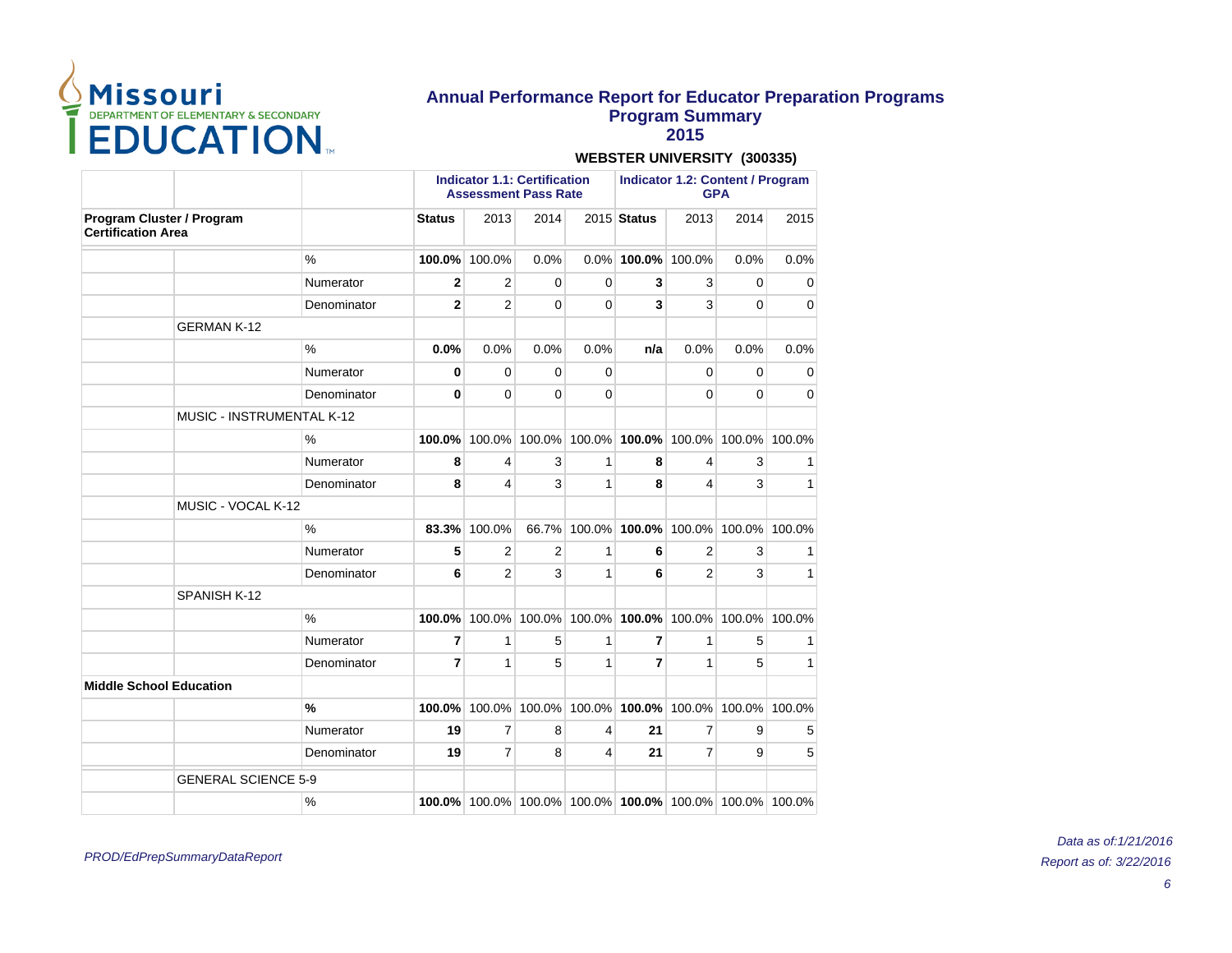

**2015**

|                                                        |             | <b>Indicator 1.1: Certification</b><br><b>Assessment Pass Rate</b> |                |                |                |                                                  |                | <b>Indicator 1.2: Content / Program</b><br><b>GPA</b> |                |  |  |
|--------------------------------------------------------|-------------|--------------------------------------------------------------------|----------------|----------------|----------------|--------------------------------------------------|----------------|-------------------------------------------------------|----------------|--|--|
| Program Cluster / Program<br><b>Certification Area</b> |             | <b>Status</b>                                                      | 2013           | 2014           |                | 2015 Status                                      | 2013           | 2014                                                  | 2015           |  |  |
|                                                        | Numerator   | 6                                                                  | 3              | 2              | $\mathbf{1}$   | 7                                                | 3              | 2                                                     | 2              |  |  |
|                                                        | Denominator | 6                                                                  | 3              | $\overline{2}$ | 1              | $\overline{7}$                                   | 3              | $\overline{2}$                                        | $\overline{2}$ |  |  |
| <b>LANGUAGE ARTS 5-9</b>                               |             |                                                                    |                |                |                |                                                  |                |                                                       |                |  |  |
|                                                        | $\%$        | 100.0%                                                             |                |                |                | 100.0% 100.0% 100.0% 100.0% 100.0% 100.0% 100.0% |                |                                                       |                |  |  |
|                                                        | Numerator   | 6                                                                  | 2              | 2              | 2              | 6                                                | $\overline{2}$ | 2                                                     | 2              |  |  |
|                                                        | Denominator | 6                                                                  | $\overline{2}$ | $\overline{2}$ | $\overline{2}$ | 6                                                | $\overline{2}$ | 2                                                     | 2              |  |  |
| <b>MATHEMATICS 5-9</b>                                 |             |                                                                    |                |                |                |                                                  |                |                                                       |                |  |  |
|                                                        | $\%$        | 100.0%                                                             | 100.0% 100.0%  |                |                | 0.0% 100.0% 100.0% 100.0%                        |                |                                                       | 0.0%           |  |  |
|                                                        | Numerator   | 3                                                                  | 1              | 2              | 0              | 4                                                | 1              | 3                                                     | 0              |  |  |
|                                                        | Denominator | 3                                                                  | $\mathbf{1}$   | $\overline{2}$ | $\Omega$       | 4                                                | 1              | 3                                                     | $\Omega$       |  |  |
| SOCIAL SCIENCE 5-9                                     |             |                                                                    |                |                |                |                                                  |                |                                                       |                |  |  |
|                                                        | %           | 100.0%                                                             |                |                |                | 100.0% 100.0% 100.0% 100.0% 100.0% 100.0% 100.0% |                |                                                       |                |  |  |
|                                                        | Numerator   | 4                                                                  | 1              | $\overline{2}$ | 1              | 4                                                | 1              | $\overline{2}$                                        | 1              |  |  |
|                                                        | Denominator | 4                                                                  | 1              | 2              | 1              | 4                                                | 1              | 2                                                     | 1              |  |  |
| <b>Secondary Education</b>                             |             |                                                                    |                |                |                |                                                  |                |                                                       |                |  |  |
|                                                        | $\%$        | 95.2%                                                              | 93.9%          | 95.0%          |                | 100.0% 100.0% 100.0% 100.0% 100.0%               |                |                                                       |                |  |  |
|                                                        | Numerator   | 59                                                                 | 31             | 19             | 9              | 71                                               | 34             | 24                                                    | 13             |  |  |
|                                                        | Denominator | 62                                                                 | 33             | 20             | 9              | 71                                               | 34             | 24                                                    | 13             |  |  |
| ENGLISH 9-12                                           |             |                                                                    |                |                |                |                                                  |                |                                                       |                |  |  |
|                                                        | $\%$        | 96.0%                                                              | 92.9%          |                |                | 100.0% 100.0% 100.0% 100.0% 100.0% 100.0%        |                |                                                       |                |  |  |
|                                                        | Numerator   | 24                                                                 | 13             | 8              | 3              | 26                                               | 14             | 8                                                     | 4              |  |  |
|                                                        | Denominator | 25                                                                 | 14             | 8              | 3              | 26                                               | 14             | 8                                                     | 4              |  |  |
| JOURNALISM 9-12                                        |             |                                                                    |                |                |                |                                                  |                |                                                       |                |  |  |
|                                                        | $\%$        | 0.0%                                                               | 0.0%           | 0.0%           | 0.0%           | n/a                                              | 0.0%           | 0.0%                                                  | 0.0%           |  |  |
|                                                        | Numerator   | 0                                                                  | 0              | $\Omega$       | 0              |                                                  | $\Omega$       | $\Omega$                                              | 0              |  |  |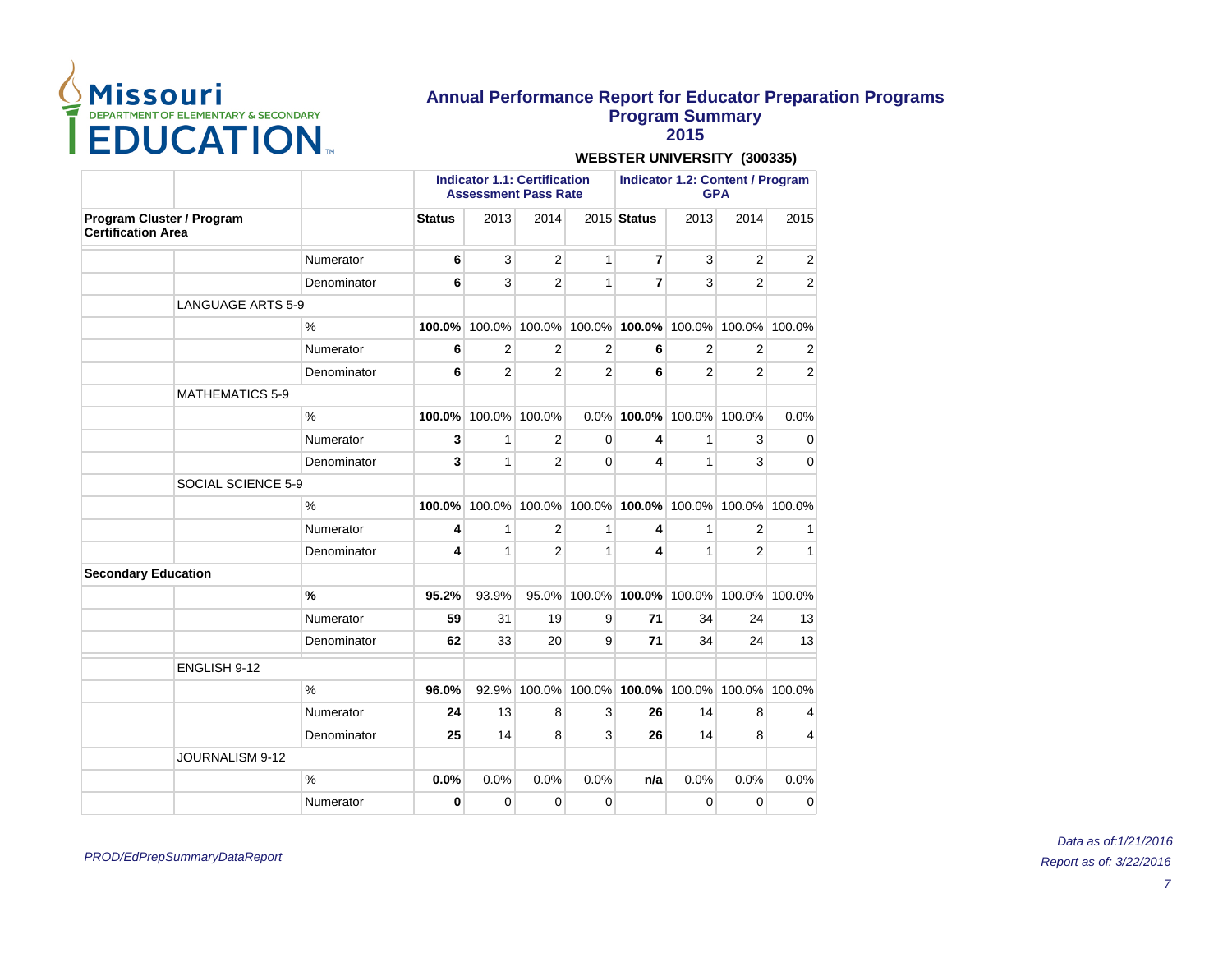

**2015**

|                                                        |                                 | <b>Indicator 1.1: Certification</b><br><b>Assessment Pass Rate</b> |              |                |             | <b>Indicator 1.2: Content / Program</b><br><b>GPA</b> |             |                |                |
|--------------------------------------------------------|---------------------------------|--------------------------------------------------------------------|--------------|----------------|-------------|-------------------------------------------------------|-------------|----------------|----------------|
| Program Cluster / Program<br><b>Certification Area</b> |                                 | <b>Status</b>                                                      | 2013         | 2014           |             | 2015 Status                                           | 2013        | 2014           | 2015           |
|                                                        | Denominator                     | 0                                                                  | 0            | $\mathbf 0$    | $\mathbf 0$ |                                                       | $\mathbf 0$ | $\Omega$       | 0              |
| <b>MATHEMATICS 9-12</b>                                |                                 |                                                                    |              |                |             |                                                       |             |                |                |
|                                                        | $\frac{0}{0}$                   | 92.3%                                                              |              |                |             | 87.5% 100.0% 100.0% 100.0% 100.0% 100.0%              |             |                | 100.0%         |
|                                                        | Numerator                       | 12                                                                 | 7            | 1              | 4           | 14                                                    | 8           | $\overline{2}$ | 4              |
|                                                        | Denominator                     | 13                                                                 | 8            | 1              | 4           | 14                                                    | 8           | $\overline{2}$ | 4              |
| SOCIAL SCIENCE 9-12                                    |                                 |                                                                    |              |                |             |                                                       |             |                |                |
|                                                        | $\%$                            | 95.0%                                                              | 100.0%       | 87.5%          |             | 100.0% 100.0% 100.0%                                  |             | 100.0% 100.0%  |                |
|                                                        | Numerator                       | 19                                                                 | 11           | $\overline{7}$ | 1           | 24                                                    | 11          | 11             | 2              |
|                                                        | Denominator                     | 20                                                                 | 11           | 8              | 1           | 24                                                    | 11          | 11             | $\overline{2}$ |
| UNIFIED SCIENCE: BIOLOGY 9-12                          |                                 |                                                                    |              |                |             |                                                       |             |                |                |
|                                                        | $\frac{0}{0}$                   | 100.0%                                                             | 0.0%         |                |             | 100.0% 100.0% 100.0% 100.0%                           |             |                | 100.0% 100.0%  |
|                                                        | Numerator                       | 4                                                                  | $\Omega$     | 3              | 1           | $\overline{7}$                                        | 1           | 3              | 3              |
|                                                        | Denominator                     | 4                                                                  | $\mathbf{0}$ | 3              | 1           | 7                                                     | 1           | 3              | 3              |
| <b>Special Education</b>                               |                                 |                                                                    |              |                |             |                                                       |             |                |                |
|                                                        | $\%$                            | 100.0%                                                             | 100.0%       | 100.0%         | 100.0%      | n/a                                                   | n/a         | n/a            | n/a            |
|                                                        | Numerator                       | 36                                                                 | 13           | 9              | 14          |                                                       |             |                |                |
|                                                        | Denominator                     | 36                                                                 | 13           | 9              | 14          |                                                       |             |                |                |
|                                                        | MILD/MOD CROSS CATEGORICAL K-12 |                                                                    |              |                |             |                                                       |             |                |                |
|                                                        | $\%$                            | 100.0%                                                             | 100.0%       | 100.0%         | 100.0%      | n/a                                                   | n/a         | n/a            | n/a            |
|                                                        | Numerator                       | 36                                                                 | 13           | 9              | 14          |                                                       |             |                |                |
|                                                        | Denominator                     | 36                                                                 | 13           | 9              | 14          |                                                       |             |                |                |
| 12                                                     | SEVERE DEVELOPMENT DISABLED B-  |                                                                    |              |                |             |                                                       |             |                |                |
|                                                        | $\%$                            | 0.0%                                                               | 0.0%         | 0.0%           | 0.0%        | n/a                                                   | n/a         | n/a            | n/a            |
|                                                        | Numerator                       | $\bf{0}$                                                           | $\Omega$     | $\Omega$       | $\Omega$    |                                                       |             |                |                |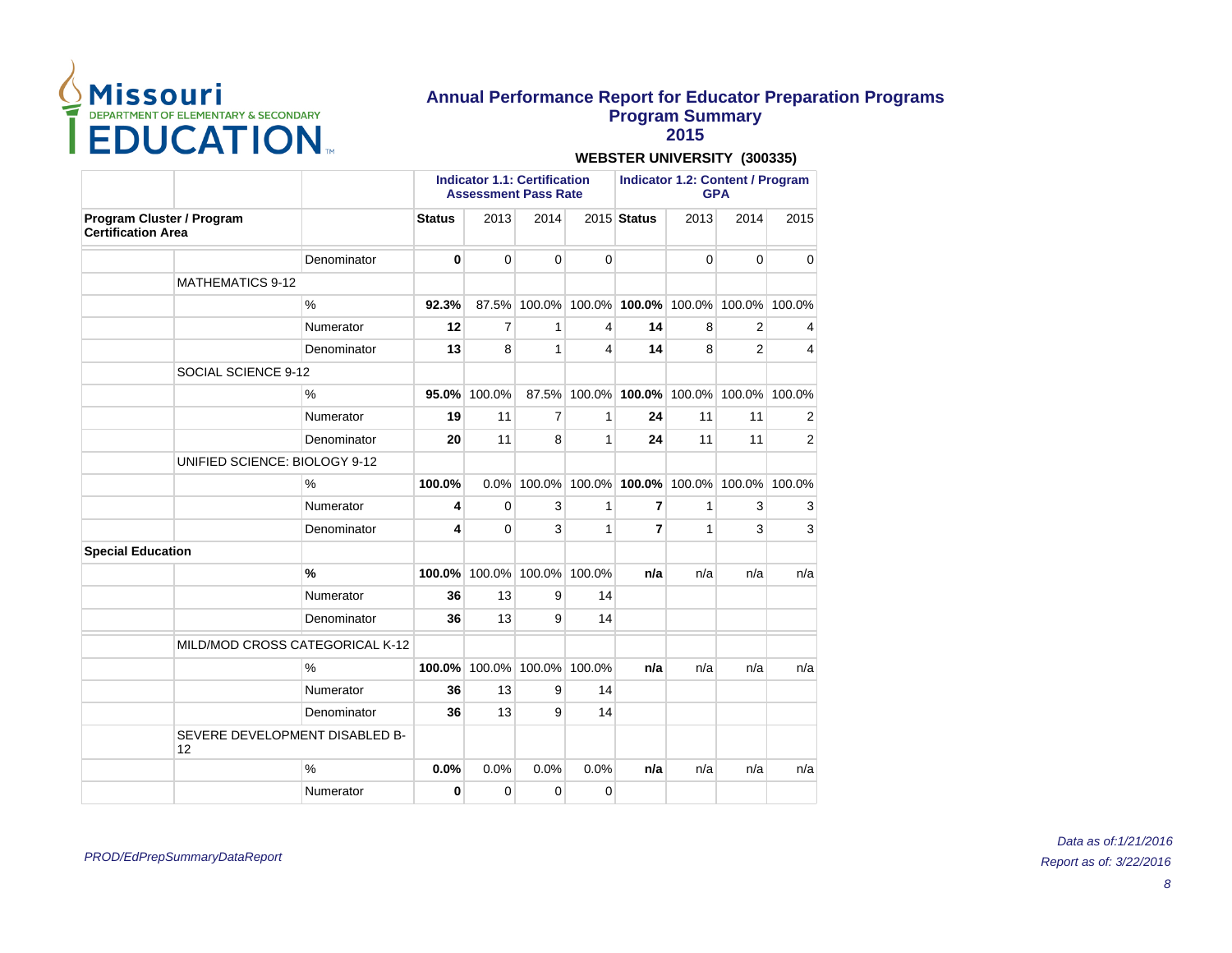

**2015**

|                           |                                             |               | <b>Indicator 1.1: Certification</b><br><b>Assessment Pass Rate</b> |             |             |              | <b>Indicator 1.2: Content / Program</b><br><b>GPA</b> |      |      |      |
|---------------------------|---------------------------------------------|---------------|--------------------------------------------------------------------|-------------|-------------|--------------|-------------------------------------------------------|------|------|------|
| <b>Certification Area</b> | Program Cluster / Program                   |               | <b>Status</b>                                                      | 2013        | 2014        |              | 2015 Status                                           | 2013 | 2014 | 2015 |
|                           |                                             | Denominator   | 0                                                                  | $\mathbf 0$ | $\mathbf 0$ | 0            |                                                       |      |      |      |
| <b>Specialist Areas</b>   |                                             |               |                                                                    |             |             |              |                                                       |      |      |      |
|                           |                                             | $\frac{9}{6}$ | 0.0%                                                               | n/a         | n/a         | n/a          | n/a                                                   | n/a  | n/a  | n/a  |
|                           |                                             | Numerator     | 0                                                                  |             |             |              |                                                       |      |      |      |
|                           |                                             | Denominator   | 0                                                                  |             |             |              |                                                       |      |      |      |
|                           | <b>ENG FOR SPEAK OTH LANGUAGES K-</b><br>12 |               |                                                                    |             |             |              |                                                       |      |      |      |
|                           |                                             | $\%$          | n/a                                                                | n/a         | n/a         | n/a          | n/a                                                   | n/a  | n/a  | n/a  |
|                           |                                             | Numerator     |                                                                    |             |             |              |                                                       |      |      |      |
|                           |                                             | Denominator   |                                                                    |             |             |              |                                                       |      |      |      |
|                           | <b>GIFTED EDUCATION K-12</b>                |               |                                                                    |             |             |              |                                                       |      |      |      |
|                           |                                             | $\frac{0}{0}$ | n/a                                                                | n/a         | n/a         | n/a          | n/a                                                   | n/a  | n/a  | n/a  |
|                           |                                             | Numerator     |                                                                    |             |             |              |                                                       |      |      |      |
|                           |                                             | Denominator   |                                                                    |             |             |              |                                                       |      |      |      |
|                           | SPECIAL READING K-12                        |               |                                                                    |             |             |              |                                                       |      |      |      |
|                           |                                             | $\frac{0}{0}$ | n/a                                                                | n/a         | n/a         | n/a          | n/a                                                   | n/a  | n/a  | n/a  |
|                           |                                             | Numerator     |                                                                    |             |             |              |                                                       |      |      |      |
|                           |                                             | Denominator   |                                                                    |             |             |              |                                                       |      |      |      |
| <b>Student Services</b>   |                                             |               |                                                                    |             |             |              |                                                       |      |      |      |
|                           |                                             | $\frac{9}{6}$ | 100.0%                                                             | 0.0%        |             | 0.0% 100.0%  | n/a                                                   | n/a  | n/a  | n/a  |
|                           |                                             | Numerator     | 1                                                                  | 0           | $\mathbf 0$ | 1            |                                                       |      |      |      |
|                           |                                             | Denominator   | 1                                                                  | $\mathbf 0$ | $\Omega$    | $\mathbf{1}$ |                                                       |      |      |      |
|                           | SCHOOL PSYCHOLOGIST K-12                    |               |                                                                    |             |             |              |                                                       |      |      |      |
|                           |                                             | $\frac{0}{0}$ | 100.0%                                                             | 0.0%        | $0.0\%$     | 100.0%       | n/a                                                   | n/a  | n/a  | n/a  |
|                           |                                             | Numerator     | 1                                                                  | $\Omega$    | $\Omega$    | 1            |                                                       |      |      |      |

**WEBSTER UNIVERSITY (300335)**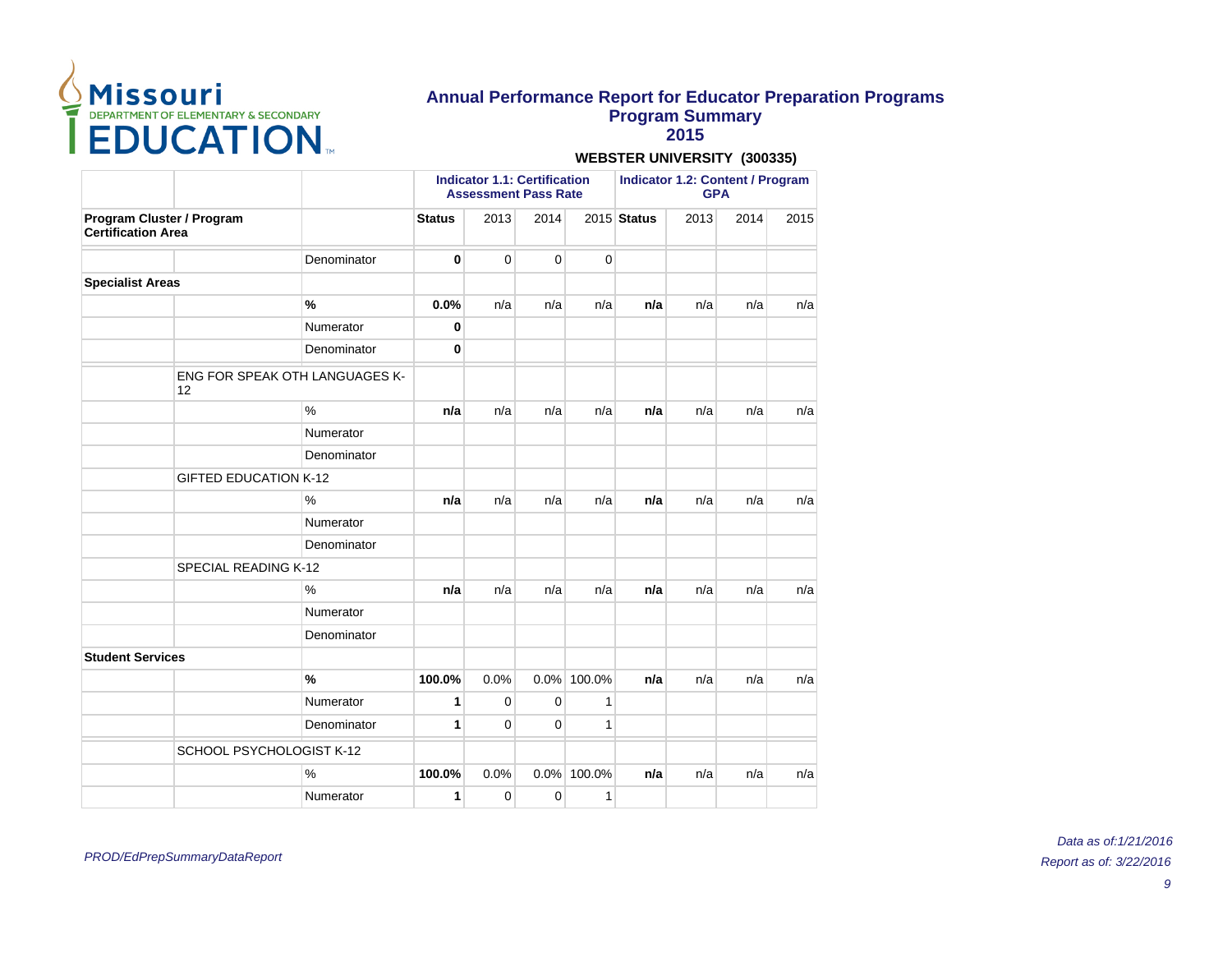

**2015**

|                                                               |  |             |               | <b>Indicator 1.1: Certification</b><br><b>Assessment Pass Rate</b> |      |  |             | <b>Indicator 1.2: Content / Program</b><br><b>GPA</b> |      |      |  |
|---------------------------------------------------------------|--|-------------|---------------|--------------------------------------------------------------------|------|--|-------------|-------------------------------------------------------|------|------|--|
| <b>Program Cluster / Program</b><br><b>Certification Area</b> |  |             | <b>Status</b> | 2013                                                               | 2014 |  | 2015 Status | 2013                                                  | 2014 | 2015 |  |
|                                                               |  | Denominator |               |                                                                    |      |  |             |                                                       |      |      |  |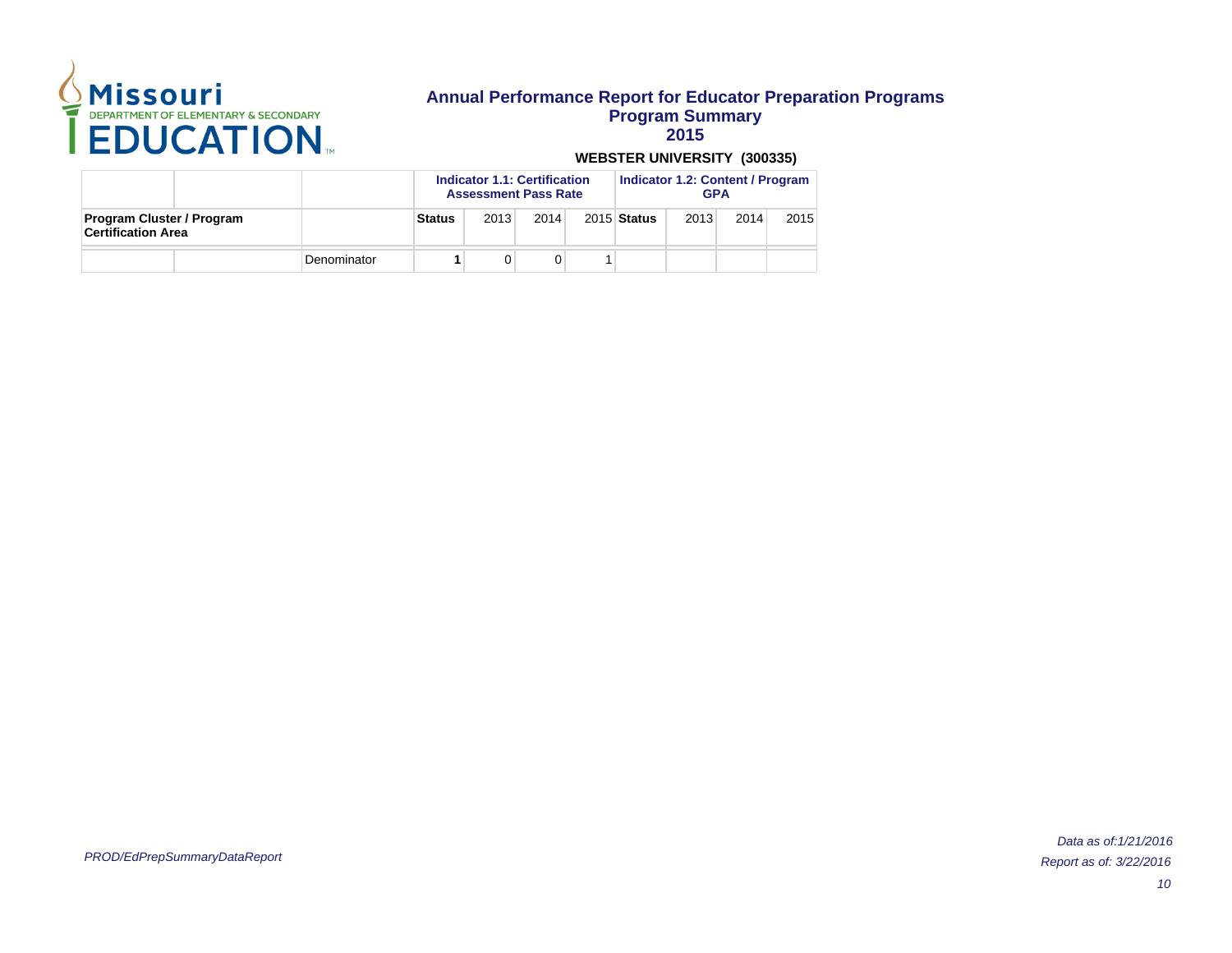

**2015**

|                                                        |                                        |                    | <b>Indicator 4.1: Preparation of</b><br><b>First-Year Teachers (Self-</b><br><b>Response)</b> | <b>Indicator 4.2: Preparation of</b><br><b>First-Year Teachers (Principal's</b><br><b>Response)</b> |
|--------------------------------------------------------|----------------------------------------|--------------------|-----------------------------------------------------------------------------------------------|-----------------------------------------------------------------------------------------------------|
| Program Cluster / Program<br><b>Certification Area</b> |                                        |                    | <b>Status</b>                                                                                 | <b>Status</b>                                                                                       |
| <b>Administrator</b>                                   |                                        |                    |                                                                                               |                                                                                                     |
|                                                        |                                        | $\frac{9}{6}$      | n/a                                                                                           | n/a                                                                                                 |
|                                                        |                                        | Numerator          | n/a                                                                                           | n/a                                                                                                 |
|                                                        |                                        | Denominator        | n/a                                                                                           | n/a                                                                                                 |
|                                                        |                                        | Participation Rate | n/a                                                                                           | n/a                                                                                                 |
|                                                        | PRINCIPAL 5-9                          |                    |                                                                                               |                                                                                                     |
|                                                        |                                        | $\frac{0}{0}$      | n/a                                                                                           | n/a                                                                                                 |
|                                                        |                                        | Numerator          | n/a                                                                                           | n/a                                                                                                 |
|                                                        |                                        | Denominator        | n/a                                                                                           | n/a                                                                                                 |
|                                                        |                                        | Participation Rate | n/a                                                                                           | n/a                                                                                                 |
|                                                        | PRINCIPAL 7-12                         |                    |                                                                                               |                                                                                                     |
|                                                        |                                        | $\%$               | n/a                                                                                           | n/a                                                                                                 |
|                                                        |                                        | Numerator          | n/a                                                                                           | n/a                                                                                                 |
|                                                        |                                        | Denominator        | n/a                                                                                           | n/a                                                                                                 |
|                                                        |                                        | Participation Rate | n/a                                                                                           | n/a                                                                                                 |
|                                                        | PRINCIPAL K-8                          |                    |                                                                                               |                                                                                                     |
|                                                        |                                        | $\%$               | n/a                                                                                           | n/a                                                                                                 |
|                                                        |                                        | Numerator          | n/a                                                                                           | n/a                                                                                                 |
|                                                        |                                        | Denominator        | n/a                                                                                           | n/a                                                                                                 |
|                                                        |                                        | Participation Rate | n/a                                                                                           | n/a                                                                                                 |
|                                                        | SPECIAL EDUCATION ADMINISTRAT K-<br>12 |                    |                                                                                               |                                                                                                     |
|                                                        |                                        | $\%$               | n/a                                                                                           | n/a                                                                                                 |
|                                                        |                                        | Numerator          | n/a                                                                                           | n/a                                                                                                 |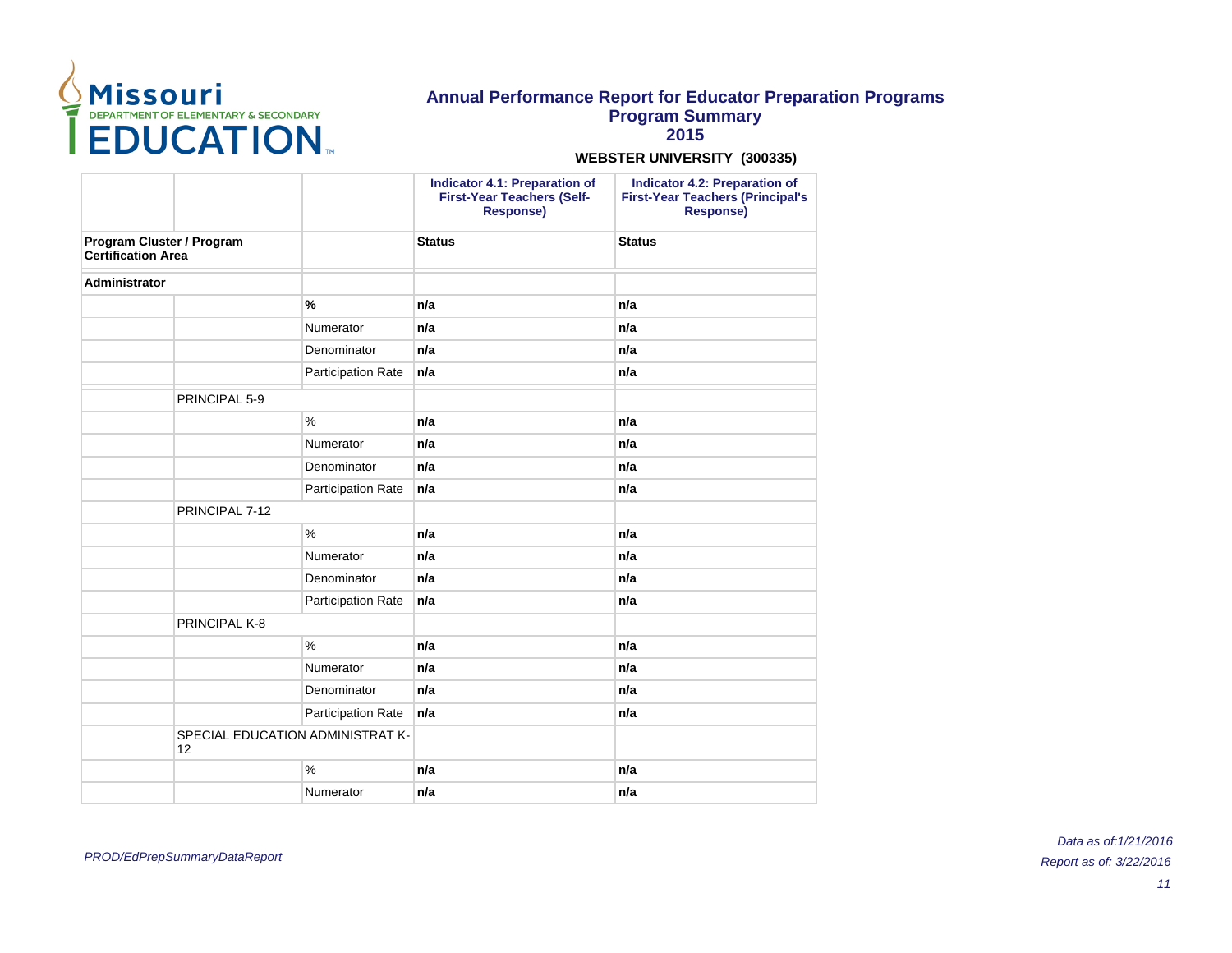

**2015**

#### **WEBSTER UNIVERSITY (300335)**

|                           | Indicator 4.1: Preparation of<br><b>First-Year Teachers (Self-</b><br><b>Response)</b>  | Indicator 4.2: Preparation of<br><b>First-Year Teachers (Principal's</b><br><b>Response)</b> |
|---------------------------|-----------------------------------------------------------------------------------------|----------------------------------------------------------------------------------------------|
|                           | <b>Status</b>                                                                           | <b>Status</b>                                                                                |
| Denominator               | n/a                                                                                     | n/a                                                                                          |
| <b>Participation Rate</b> | n/a                                                                                     | n/a                                                                                          |
|                           |                                                                                         |                                                                                              |
| %                         | n/a                                                                                     | n/a                                                                                          |
| Numerator                 | n/a                                                                                     | n/a                                                                                          |
| Denominator               | n/a                                                                                     | n/a                                                                                          |
| Participation Rate        | n/a                                                                                     | n/a                                                                                          |
|                           |                                                                                         |                                                                                              |
| $\frac{9}{6}$             | 100.0%                                                                                  | 100.0%                                                                                       |
| Numerator                 | 9                                                                                       | 10                                                                                           |
| Denominator               | 9                                                                                       | 10                                                                                           |
| Participation Rate        | 56.3%                                                                                   | 62.5%                                                                                        |
|                           |                                                                                         |                                                                                              |
| $\%$                      | 100.0%                                                                                  | 100.0%                                                                                       |
| Numerator                 | 9                                                                                       | 10                                                                                           |
| Denominator               | 9                                                                                       | 10                                                                                           |
| Participation Rate        | 56.3%                                                                                   | 62.5%                                                                                        |
|                           |                                                                                         |                                                                                              |
| $\frac{9}{6}$             | 100.0%                                                                                  | 100.0%                                                                                       |
| Numerator                 | 15                                                                                      | 15                                                                                           |
| Denominator               | 15                                                                                      | 15                                                                                           |
| Participation Rate        | 68.2%                                                                                   | 68.2%                                                                                        |
|                           |                                                                                         |                                                                                              |
| $\%$                      | 100.0%                                                                                  | 100.0%                                                                                       |
|                           | SUPERINTENDENT K-12<br><b>EARLY CHILDHOOD EDUCATION B-3</b><br>ELEMENTARY EDUCATION 1-6 |                                                                                              |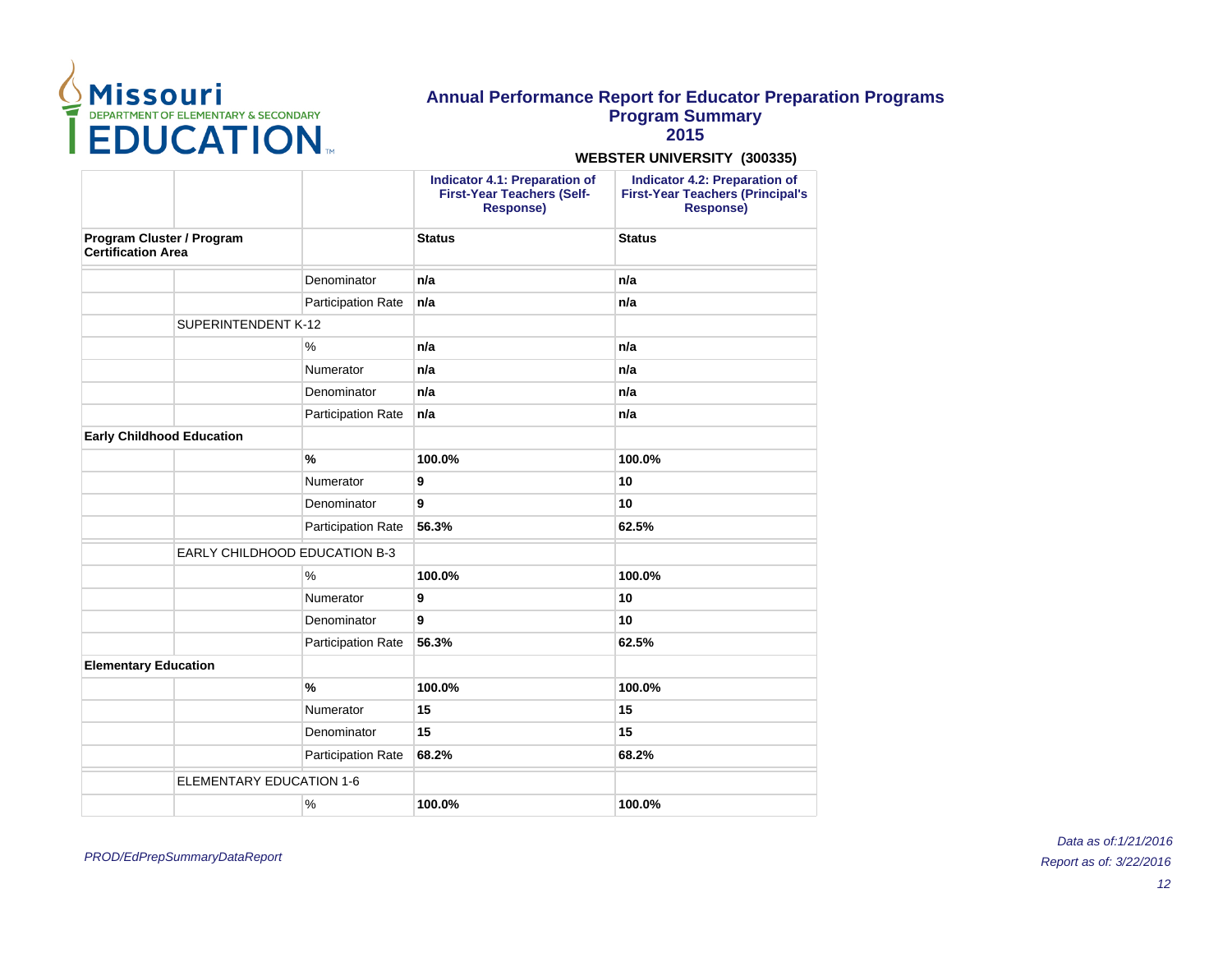

**2015**

### **WEBSTER UNIVERSITY (300335)**

|                                                        |                           | <b>Indicator 4.1: Preparation of</b><br><b>First-Year Teachers (Self-</b><br><b>Response)</b> | <b>Indicator 4.2: Preparation of</b><br><b>First-Year Teachers (Principal's</b><br>Response) |
|--------------------------------------------------------|---------------------------|-----------------------------------------------------------------------------------------------|----------------------------------------------------------------------------------------------|
| Program Cluster / Program<br><b>Certification Area</b> |                           | <b>Status</b>                                                                                 | <b>Status</b>                                                                                |
|                                                        | Numerator                 | 15                                                                                            | 15                                                                                           |
|                                                        | Denominator               | 15                                                                                            | 15                                                                                           |
|                                                        | Participation Rate        | 68.2%                                                                                         | 68.2%                                                                                        |
| Grades K-12                                            |                           |                                                                                               |                                                                                              |
|                                                        | $\%$                      | 100.0%                                                                                        | 82.4%                                                                                        |
|                                                        | Numerator                 | $\overline{7}$                                                                                | 14                                                                                           |
|                                                        | Denominator               | $\overline{7}$                                                                                | 17                                                                                           |
|                                                        | <b>Participation Rate</b> | 33.3%                                                                                         | 81.0%                                                                                        |
|                                                        | <b>ART K-12</b>           |                                                                                               |                                                                                              |
|                                                        | $\frac{0}{0}$             | n <sub>5</sub>                                                                                | 83.3%                                                                                        |
|                                                        | Numerator                 | n<5                                                                                           | 5                                                                                            |
|                                                        | Denominator               | n <sub>5</sub>                                                                                | 6                                                                                            |
|                                                        | Participation Rate        | n <sub>5</sub>                                                                                | 85.7%                                                                                        |
|                                                        | FRENCH K-12               |                                                                                               |                                                                                              |
|                                                        | $\frac{0}{0}$             | n <sub>5</sub>                                                                                | n <sub>5</sub>                                                                               |
|                                                        | Numerator                 | n <sub>5</sub>                                                                                | n <sub>5</sub>                                                                               |
|                                                        | Denominator               | n <sub>5</sub>                                                                                | n <sub>5</sub>                                                                               |
|                                                        | <b>Participation Rate</b> | n<5                                                                                           | n <sub>5</sub>                                                                               |
|                                                        | <b>GERMAN K-12</b>        |                                                                                               |                                                                                              |
|                                                        | $\%$                      | n <sub>5</sub>                                                                                | n <sub>5</sub>                                                                               |
|                                                        | Numerator                 | n <sub>5</sub>                                                                                | n <sub>5</sub>                                                                               |
|                                                        | Denominator               | n<5                                                                                           | n<5                                                                                          |
|                                                        | Participation Rate        | n <sub>5</sub>                                                                                | n <sub>5</sub>                                                                               |
|                                                        | MUSIC - INSTRUMENTAL K-12 |                                                                                               |                                                                                              |

PROD/EdPrepSummaryDataReport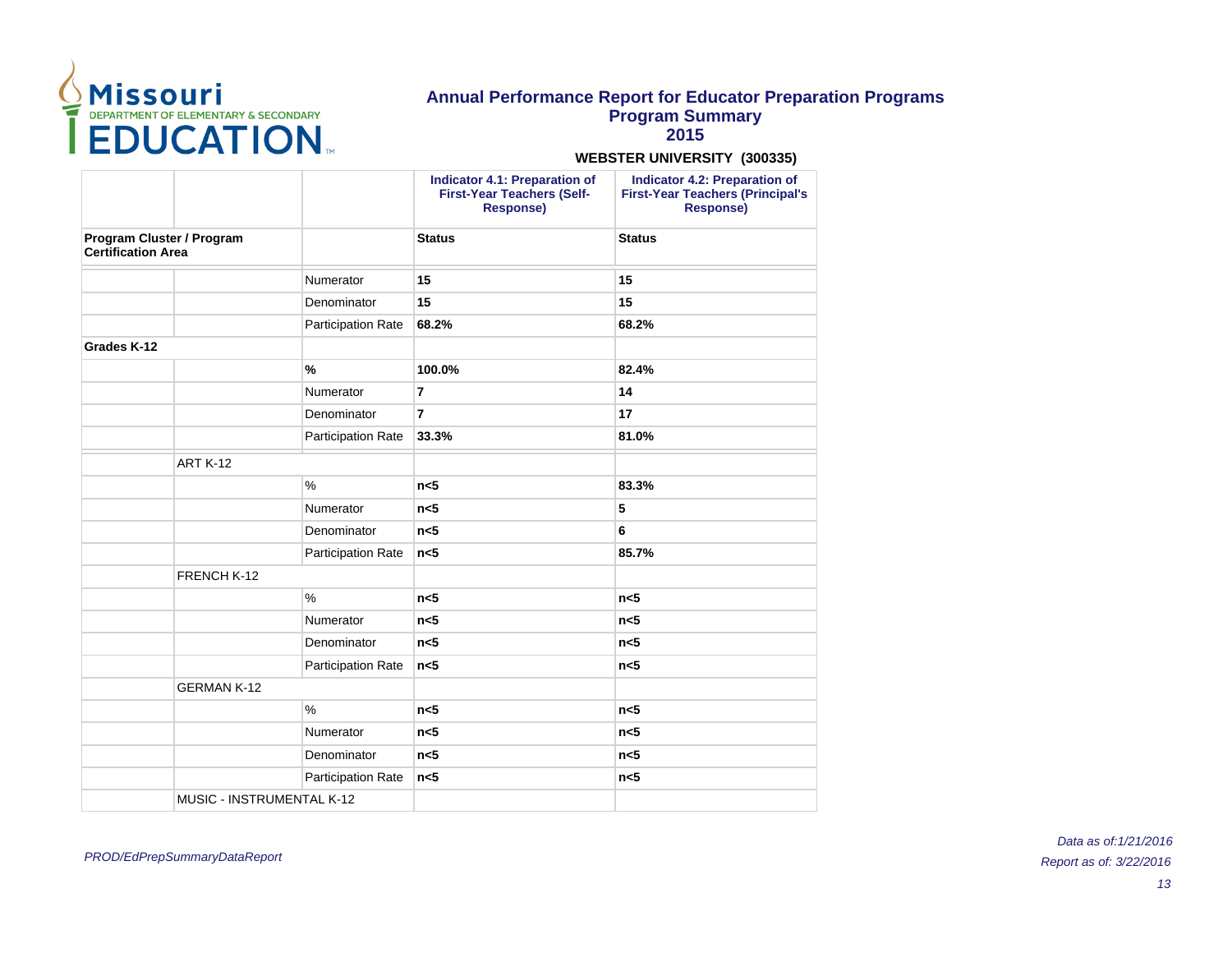

**2015**

### **WEBSTER UNIVERSITY (300335)**

|                                                        |                            | <b>Indicator 4.1: Preparation of</b><br><b>First-Year Teachers (Self-</b><br><b>Response)</b> | <b>Indicator 4.2: Preparation of</b><br><b>First-Year Teachers (Principal's</b><br>Response) |
|--------------------------------------------------------|----------------------------|-----------------------------------------------------------------------------------------------|----------------------------------------------------------------------------------------------|
| Program Cluster / Program<br><b>Certification Area</b> |                            | <b>Status</b>                                                                                 | <b>Status</b>                                                                                |
|                                                        | $\%$                       | n <sub>5</sub>                                                                                | 83.3%                                                                                        |
|                                                        | Numerator                  | n <sub>5</sub>                                                                                | 5                                                                                            |
|                                                        | Denominator                | n <sub>5</sub>                                                                                | 6                                                                                            |
|                                                        | Participation Rate         | n <sub>5</sub>                                                                                | 85.7%                                                                                        |
| MUSIC - VOCAL K-12                                     |                            |                                                                                               |                                                                                              |
|                                                        | $\%$                       | n <sub>5</sub>                                                                                | n <sub>5</sub>                                                                               |
|                                                        | Numerator                  | n <sub>5</sub>                                                                                | n <sub>5</sub>                                                                               |
|                                                        | Denominator                | n <sub>5</sub>                                                                                | n <sub>5</sub>                                                                               |
|                                                        | Participation Rate         | n <sub>5</sub>                                                                                | n <sub>5</sub>                                                                               |
| SPANISH K-12                                           |                            |                                                                                               |                                                                                              |
|                                                        | $\%$                       | n <sub>5</sub>                                                                                | n <sub>5</sub>                                                                               |
|                                                        | Numerator                  | n <sub>5</sub>                                                                                | n <sub>5</sub>                                                                               |
|                                                        | Denominator                | n <sub>5</sub>                                                                                | n <sub>5</sub>                                                                               |
|                                                        | Participation Rate         | n <sub>5</sub>                                                                                | n <sub>5</sub>                                                                               |
| <b>Middle School Education</b>                         |                            |                                                                                               |                                                                                              |
|                                                        | $\frac{9}{6}$              | 83.3%                                                                                         | 83.3%                                                                                        |
|                                                        | Numerator                  | 5                                                                                             | 5                                                                                            |
|                                                        | Denominator                | 6                                                                                             | 6                                                                                            |
|                                                        | Participation Rate         | 75.0%                                                                                         | 75.0%                                                                                        |
|                                                        | <b>GENERAL SCIENCE 5-9</b> |                                                                                               |                                                                                              |
|                                                        | %                          | n <sub>5</sub>                                                                                | n <sub>5</sub>                                                                               |
|                                                        | Numerator                  | n <sub>5</sub>                                                                                | n<5                                                                                          |
|                                                        | Denominator                | n <sub>5</sub>                                                                                | n<5                                                                                          |
|                                                        | Participation Rate         | n <sub>5</sub>                                                                                | n <sub>5</sub>                                                                               |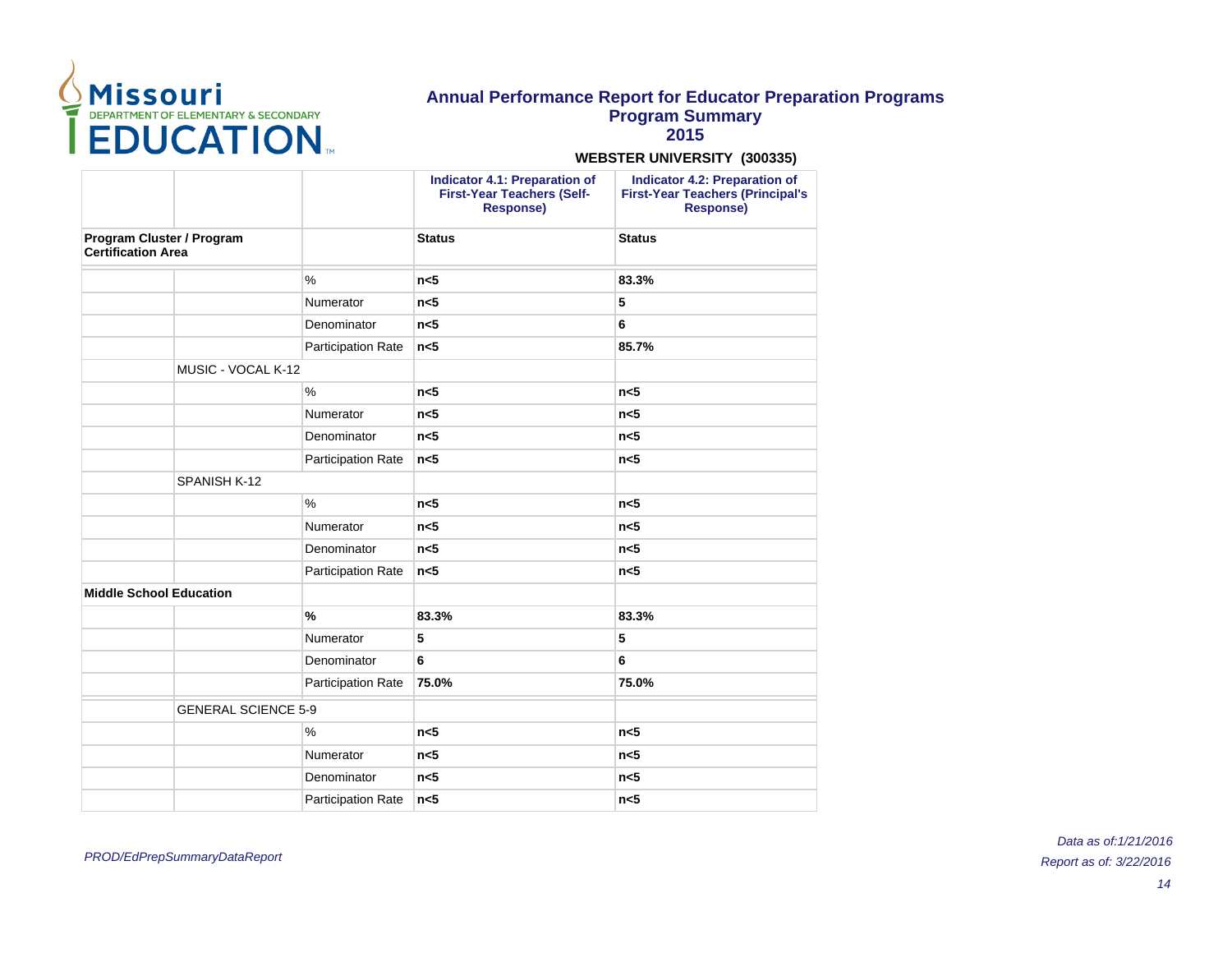

**2015**

### **WEBSTER UNIVERSITY (300335)**

|                                                        |                           | <b>Indicator 4.1: Preparation of</b><br><b>First-Year Teachers (Self-</b><br><b>Response)</b> | <b>Indicator 4.2: Preparation of</b><br><b>First-Year Teachers (Principal's</b><br><b>Response)</b> |
|--------------------------------------------------------|---------------------------|-----------------------------------------------------------------------------------------------|-----------------------------------------------------------------------------------------------------|
| Program Cluster / Program<br><b>Certification Area</b> |                           | <b>Status</b>                                                                                 | <b>Status</b>                                                                                       |
| <b>LANGUAGE ARTS 5-9</b>                               |                           |                                                                                               |                                                                                                     |
|                                                        | $\frac{0}{0}$             | n <sub>5</sub>                                                                                | n <sub>5</sub>                                                                                      |
|                                                        | Numerator                 | n <sub>5</sub>                                                                                | n <sub>5</sub>                                                                                      |
|                                                        | Denominator               | n<5                                                                                           | n <sub>5</sub>                                                                                      |
|                                                        | <b>Participation Rate</b> | n <sub>5</sub>                                                                                | n<5                                                                                                 |
| <b>MATHEMATICS 5-9</b>                                 |                           |                                                                                               |                                                                                                     |
|                                                        | $\%$                      | n<5                                                                                           | n <sub>5</sub>                                                                                      |
|                                                        | Numerator                 | n <sub>5</sub>                                                                                | n <sub>5</sub>                                                                                      |
|                                                        | Denominator               | n <sub>5</sub>                                                                                | n<5                                                                                                 |
|                                                        | Participation Rate        | n <sub>5</sub>                                                                                | n <sub>5</sub>                                                                                      |
| SOCIAL SCIENCE 5-9                                     |                           |                                                                                               |                                                                                                     |
|                                                        | $\%$                      | n <sub>5</sub>                                                                                | n <sub>5</sub>                                                                                      |
|                                                        | Numerator                 | n <sub>5</sub>                                                                                | n <sub>5</sub>                                                                                      |
|                                                        | Denominator               | n <sub>5</sub>                                                                                | n <sub>5</sub>                                                                                      |
|                                                        | <b>Participation Rate</b> | n<5                                                                                           | n <sub>5</sub>                                                                                      |
| <b>Secondary Education</b>                             |                           |                                                                                               |                                                                                                     |
|                                                        | $\frac{9}{6}$             | 100.0%                                                                                        | 90.5%                                                                                               |
|                                                        | Numerator                 | 21                                                                                            | 19                                                                                                  |
|                                                        | Denominator               | 21                                                                                            | 21                                                                                                  |
|                                                        | <b>Participation Rate</b> | 72.4%                                                                                         | 72.4%                                                                                               |
| ENGLISH 9-12                                           |                           |                                                                                               |                                                                                                     |
|                                                        | $\%$                      | 100.0%                                                                                        | 81.8%                                                                                               |
|                                                        | Numerator                 | 13                                                                                            | 9                                                                                                   |
|                                                        | Denominator               | 13                                                                                            | 11                                                                                                  |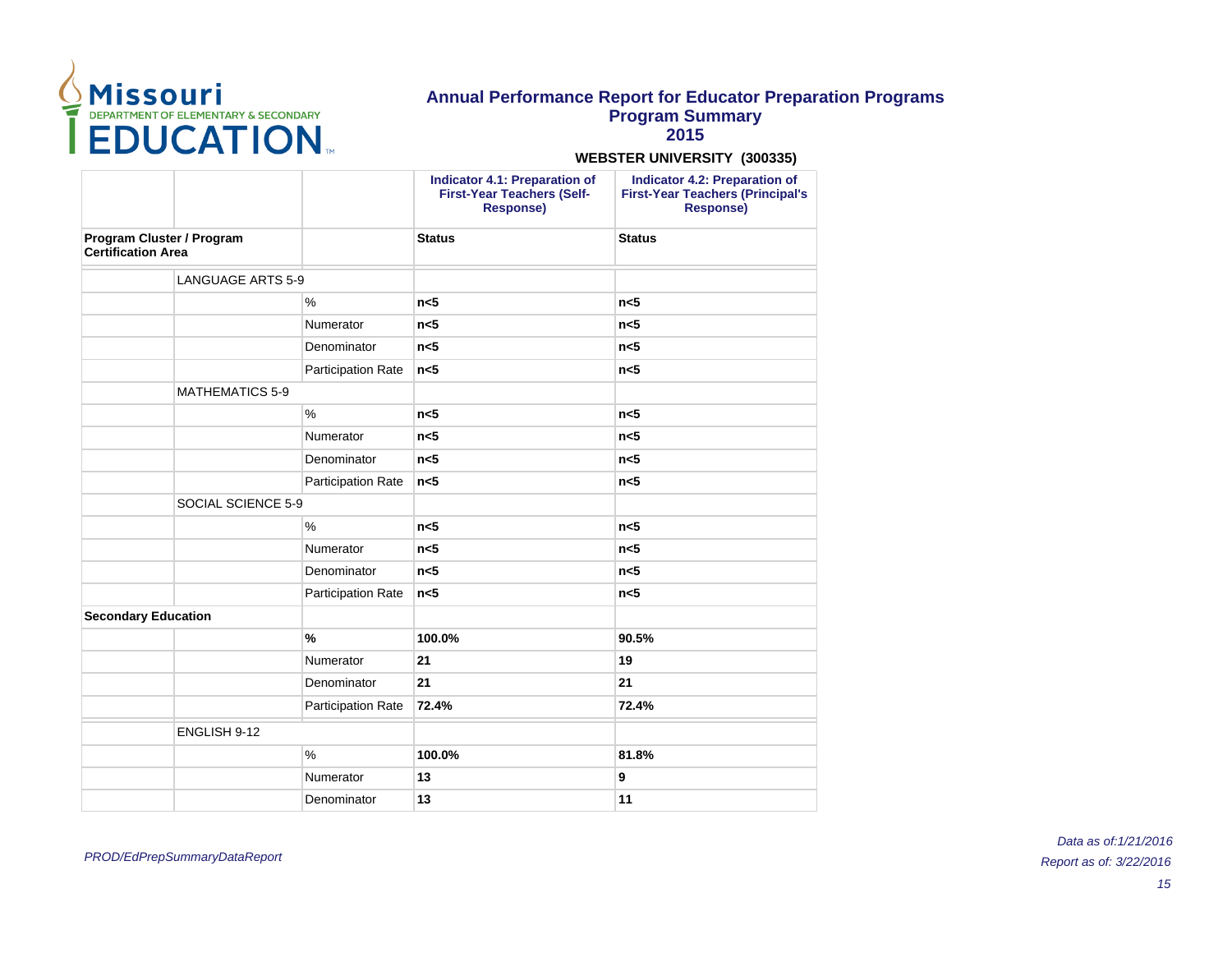

**2015**

|                                                        |                               |                           | <b>Indicator 4.1: Preparation of</b><br><b>First-Year Teachers (Self-</b><br><b>Response)</b> | <b>Indicator 4.2: Preparation of</b><br><b>First-Year Teachers (Principal's</b><br><b>Response)</b> |
|--------------------------------------------------------|-------------------------------|---------------------------|-----------------------------------------------------------------------------------------------|-----------------------------------------------------------------------------------------------------|
| Program Cluster / Program<br><b>Certification Area</b> |                               | <b>Status</b>             | <b>Status</b>                                                                                 |                                                                                                     |
|                                                        |                               | Participation Rate        | 92.9%                                                                                         | 78.6%                                                                                               |
| JOURNALISM 9-12                                        |                               |                           |                                                                                               |                                                                                                     |
|                                                        |                               | $\%$                      | n <sub>5</sub>                                                                                | n <sub>5</sub>                                                                                      |
|                                                        |                               | Numerator                 | n <sub>5</sub>                                                                                | n <sub>5</sub>                                                                                      |
|                                                        |                               | Denominator               | n <sub>5</sub>                                                                                | n<5                                                                                                 |
|                                                        |                               | Participation Rate        | n <sub>5</sub>                                                                                | n <sub>5</sub>                                                                                      |
|                                                        | <b>MATHEMATICS 9-12</b>       |                           |                                                                                               |                                                                                                     |
|                                                        |                               | $\%$                      | n <sub>5</sub>                                                                                | n <sub>5</sub>                                                                                      |
|                                                        |                               | Numerator                 | n <sub>5</sub>                                                                                | n <sub>5</sub>                                                                                      |
|                                                        |                               | Denominator               | n <sub>5</sub>                                                                                | n<5                                                                                                 |
|                                                        |                               | Participation Rate        | n <sub>5</sub>                                                                                | n <sub>5</sub>                                                                                      |
|                                                        | SOCIAL SCIENCE 9-12           |                           |                                                                                               |                                                                                                     |
|                                                        |                               | $\%$                      | 100.0%                                                                                        | 100.0%                                                                                              |
|                                                        |                               | Numerator                 | 5                                                                                             | $\overline{7}$                                                                                      |
|                                                        |                               | Denominator               | 5                                                                                             | $\overline{7}$                                                                                      |
|                                                        |                               | <b>Participation Rate</b> | 55.6%                                                                                         | 77.8%                                                                                               |
|                                                        | UNIFIED SCIENCE: BIOLOGY 9-12 |                           |                                                                                               |                                                                                                     |
|                                                        |                               | $\%$                      | n <sub>5</sub>                                                                                | n <sub>5</sub>                                                                                      |
|                                                        |                               | Numerator                 | n <sub>5</sub>                                                                                | n <sub>5</sub>                                                                                      |
|                                                        |                               | Denominator               | n <sub>5</sub>                                                                                | n <sub>5</sub>                                                                                      |
|                                                        |                               | Participation Rate        | n <sub>5</sub>                                                                                | n <sub>5</sub>                                                                                      |
| <b>Special Education</b>                               |                               |                           |                                                                                               |                                                                                                     |
|                                                        |                               | $\frac{9}{6}$             | 100.0%                                                                                        | 100.0%                                                                                              |
|                                                        |                               | Numerator                 | 13                                                                                            | 9                                                                                                   |
|                                                        |                               |                           |                                                                                               |                                                                                                     |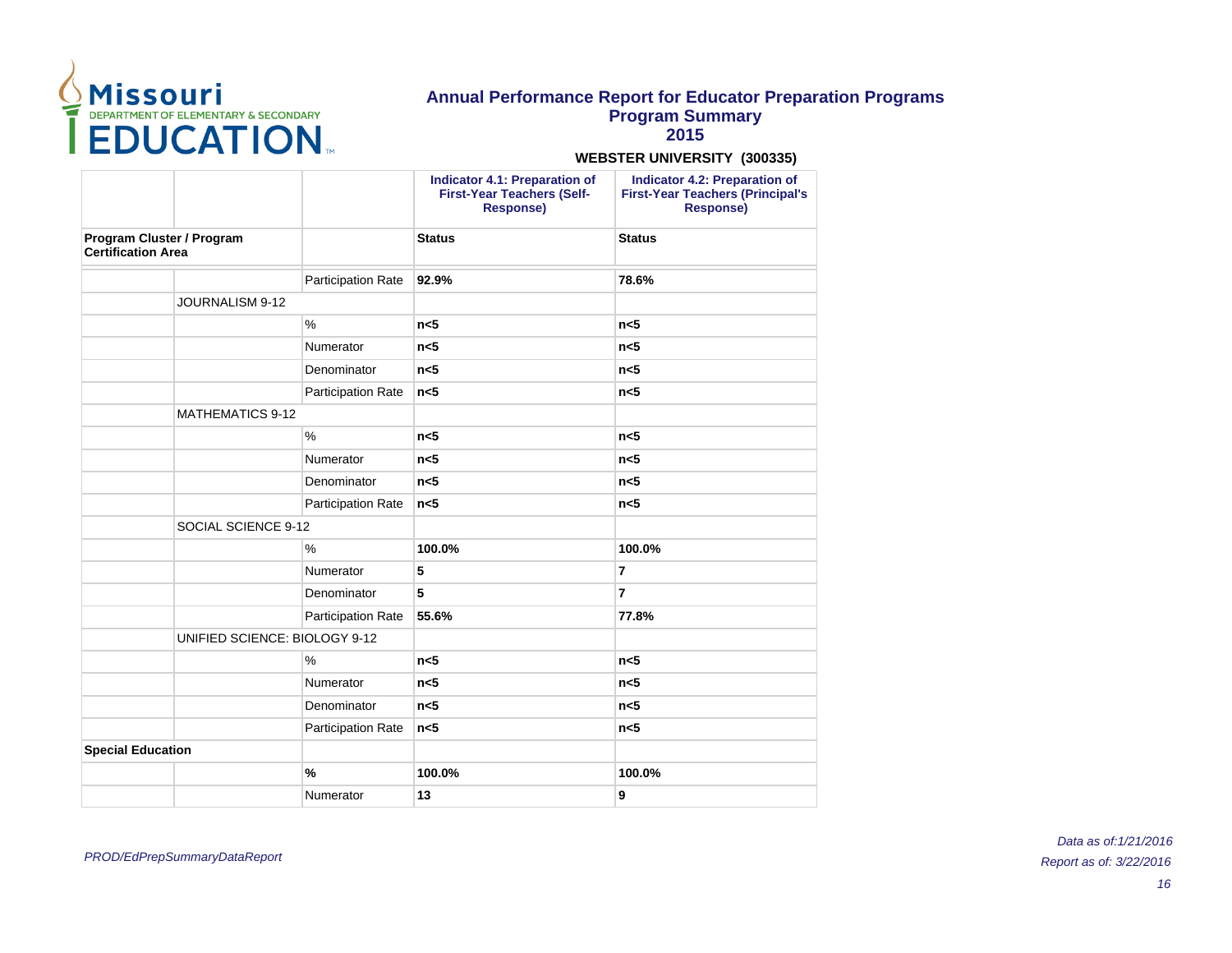

**2015**

#### **WEBSTER UNIVERSITY (300335)**

|                                                        |                                       |                           | <b>Indicator 4.1: Preparation of</b><br><b>First-Year Teachers (Self-</b><br><b>Response)</b> | <b>Indicator 4.2: Preparation of</b><br><b>First-Year Teachers (Principal's</b><br>Response) |
|--------------------------------------------------------|---------------------------------------|---------------------------|-----------------------------------------------------------------------------------------------|----------------------------------------------------------------------------------------------|
| Program Cluster / Program<br><b>Certification Area</b> |                                       | <b>Status</b>             | <b>Status</b>                                                                                 |                                                                                              |
|                                                        |                                       | Denominator               | 13                                                                                            | 9                                                                                            |
|                                                        |                                       | <b>Participation Rate</b> | 86.7%                                                                                         | 60.0%                                                                                        |
|                                                        | MILD/MOD CROSS CATEGORICAL K-12       |                           |                                                                                               |                                                                                              |
|                                                        |                                       | $\frac{0}{0}$             | 100.0%                                                                                        | 100.0%                                                                                       |
|                                                        |                                       | Numerator                 | 11                                                                                            | 7                                                                                            |
|                                                        |                                       | Denominator               | 11                                                                                            | $\overline{7}$                                                                               |
|                                                        |                                       | <b>Participation Rate</b> | 91.7%                                                                                         | 58.3%                                                                                        |
| 12                                                     | SEVERE DEVELOPMENT DISABLED B-        |                           |                                                                                               |                                                                                              |
|                                                        |                                       | $\frac{0}{0}$             | n <sub>5</sub>                                                                                | n <sub>5</sub>                                                                               |
|                                                        |                                       | Numerator                 | n <sub>5</sub>                                                                                | n <sub>5</sub>                                                                               |
|                                                        |                                       | Denominator               | n<5                                                                                           | n<5                                                                                          |
|                                                        |                                       | <b>Participation Rate</b> | n <sub>5</sub>                                                                                | n<5                                                                                          |
| <b>Specialist Areas</b>                                |                                       |                           |                                                                                               |                                                                                              |
|                                                        |                                       | $\frac{9}{6}$             | 100.0%                                                                                        | 91.7%                                                                                        |
|                                                        |                                       | Numerator                 | 13                                                                                            | 11                                                                                           |
|                                                        |                                       | Denominator               | 13                                                                                            | 12                                                                                           |
|                                                        |                                       | <b>Participation Rate</b> | 52.0%                                                                                         | 48.0%                                                                                        |
| 12                                                     | <b>ENG FOR SPEAK OTH LANGUAGES K-</b> |                           |                                                                                               |                                                                                              |
|                                                        |                                       | $\%$                      | n <sub>5</sub>                                                                                | n <sub>5</sub>                                                                               |
|                                                        |                                       | Numerator                 | n<5                                                                                           | n<5                                                                                          |
|                                                        |                                       | Denominator               | n <sub>5</sub>                                                                                | n<5                                                                                          |
|                                                        |                                       | Participation Rate        | n <sub>5</sub>                                                                                | n<5                                                                                          |
|                                                        | <b>GIFTED EDUCATION K-12</b>          |                           |                                                                                               |                                                                                              |
|                                                        |                                       |                           |                                                                                               |                                                                                              |

PROD/EdPrepSummaryDataReport